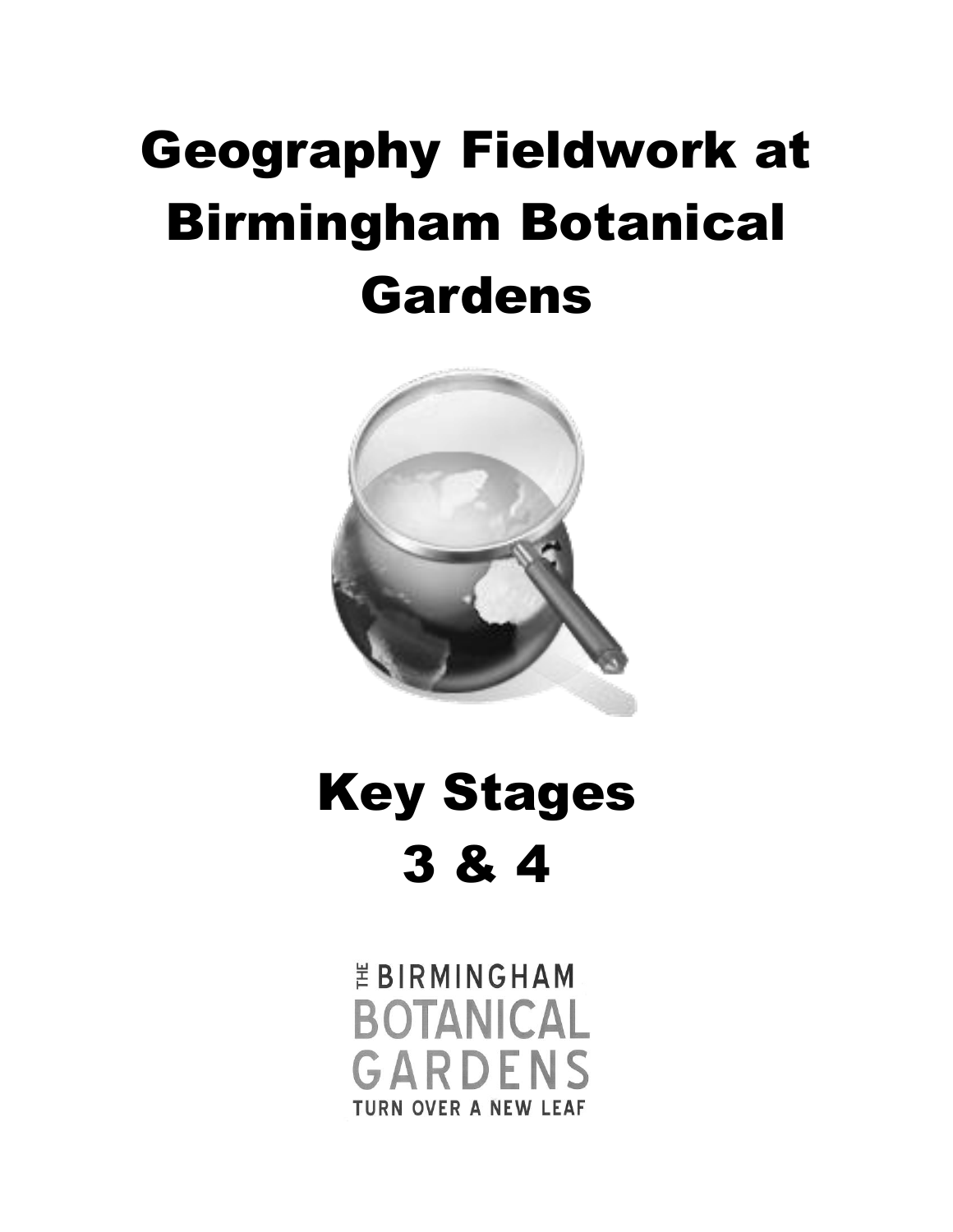### **Introduction**

These worksheets have been designed so that you can select from them in order to create your own booklet, tailored to your requirements and the abilities of your students. It is not expected that you use all of the worksheets.

Some of the worksheets describe the same task but are designed to be more or less demanding. This can help with differentiation.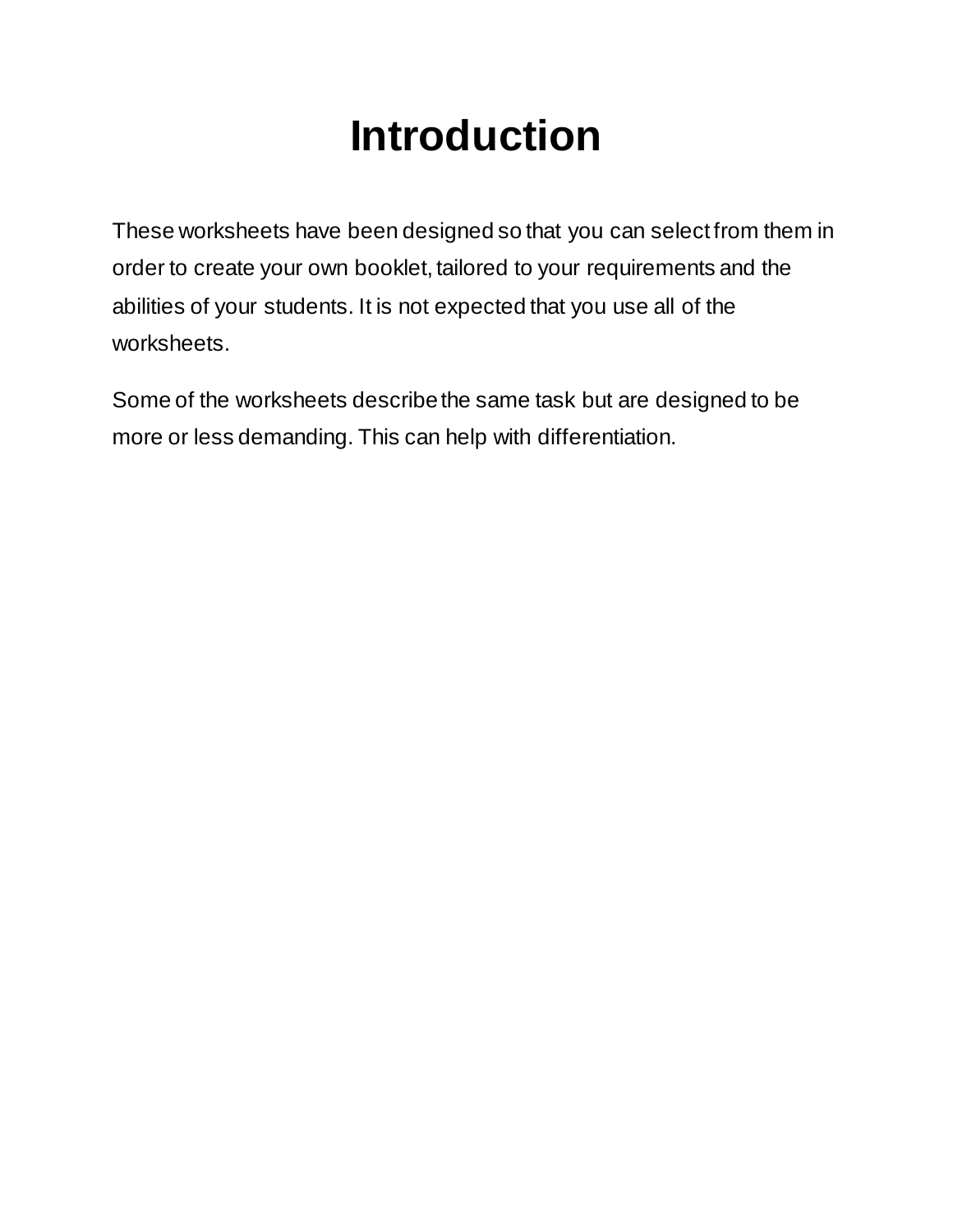Class: \_\_\_\_\_\_\_\_\_



### Fieldwork At Birmingham Botanical Gardens

### *EBIRMINGHAM* **BOTANICAL** GARDEI **TURN OVER A NEW LEAF**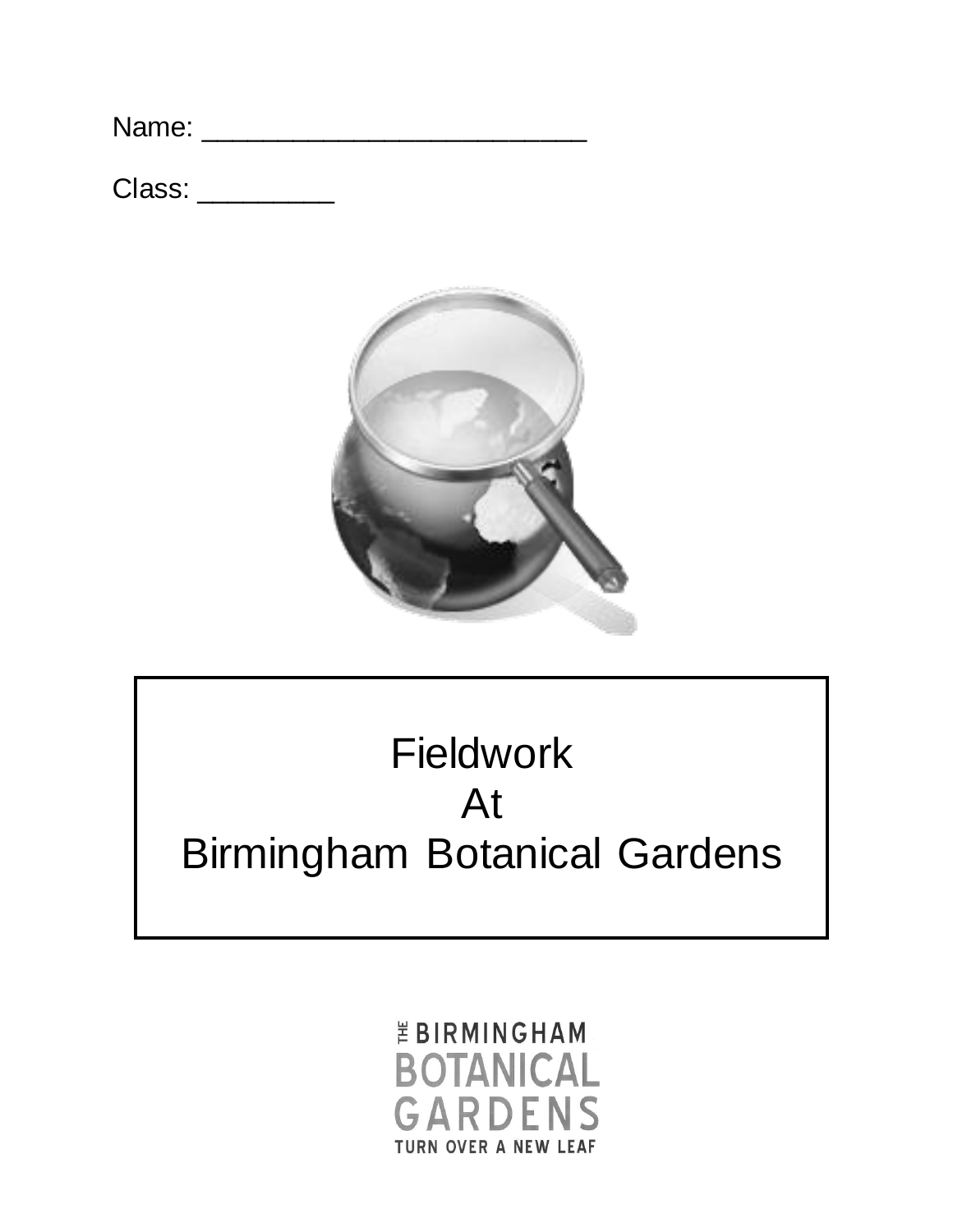### **The Value of Plants**

#### **Cultural**

Recognition of plants in our lives reflected through religion, festivals and storytelling.





### **Life Support**

Plants provide oxygen, protect soils and regulate water

cycles in all environments from dry desert to wetlands.

#### **Habitat**

Plants can provide living spaces for many species of animals as well as other plants.

### **Decorative**

Beautiful plants enhance our lives.





#### **Raw Materials**

Plants provide us with industrial /manufacturing materials and chemicals.





**Cultivated** varieties can be improved by breeding with wild varieties.

#### **Food**

Plants provide many different foods for humans as well as for other animals.





#### **Medicines**

"Green" medicine has been used for thousands of years.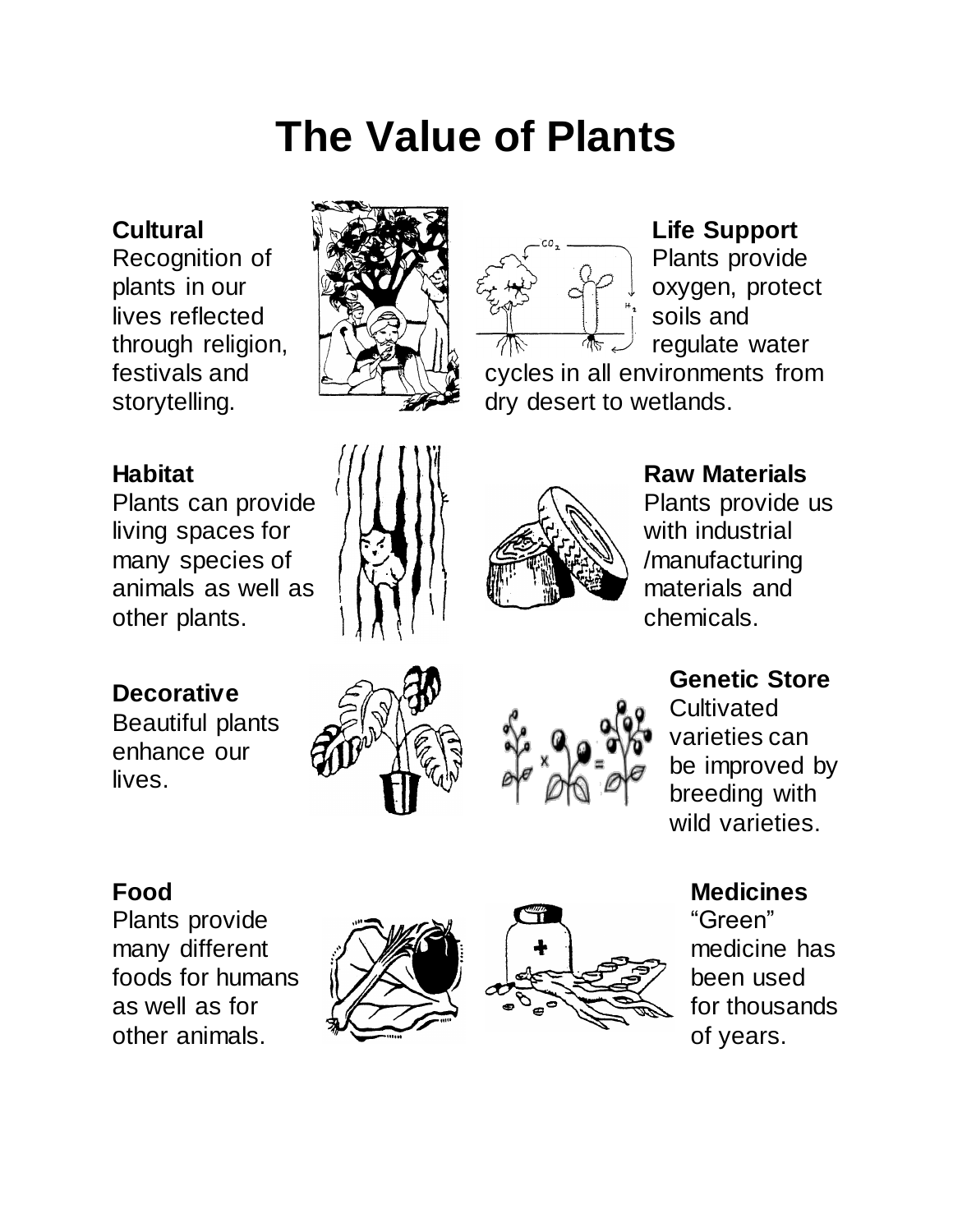### **Biomes**

Biomes are defined as similar climatic conditions on the Earth, such as communities of plants, animals, and soil organisms.

Biomes are defined by factors such as plant structure (e.g. trees, shrubs, grasses), leaf type (e.g. broadleaf, needle) and climate.

Here is a map showing the major biomes of the world:



**Highlight all the biomes that can be found at Birmingham Botanical Gardens – both inside the glasshouses and outside in the gardens.**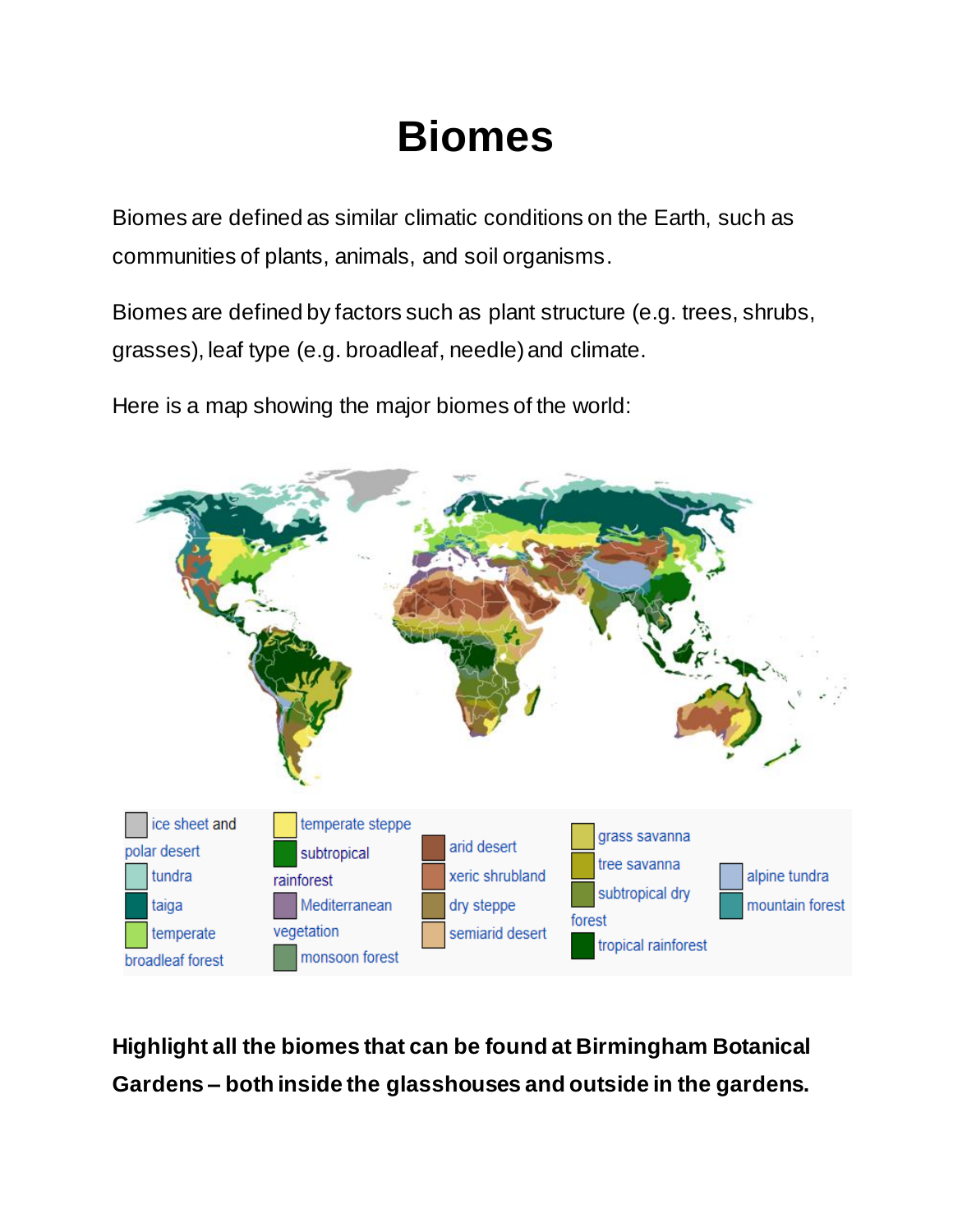### **Ecosystems**

An ecosystem is a biological community of organisms (plants, animals, etc.) interacting with each other and the physical (non-living) components of their environment (e.g. air, water, soil). Two ecosystems in the glasshouses at Birmingham Botanical Gardens are the Tropical Rainforest and the Arid Desert.

Ecosystems are systems with inputs, processes and outputs. Inputs are anything that comes into the ecosystem (e.g. minerals from the soil). Processes are the things that go on within the ecosystem (e.g. pollination of flowers by insects). Outputs are anything that leaves the ecosystem (e.g. oxygen as a result of plant photosynthesis).

**Stand in one of the glasshouses and try to list as many of the inputs, processes and outputs that you can think of for this ecosystem.**

| <b>Outputs</b> |
|----------------|
|                |
|                |
|                |
|                |
|                |
|                |
|                |
|                |
|                |
|                |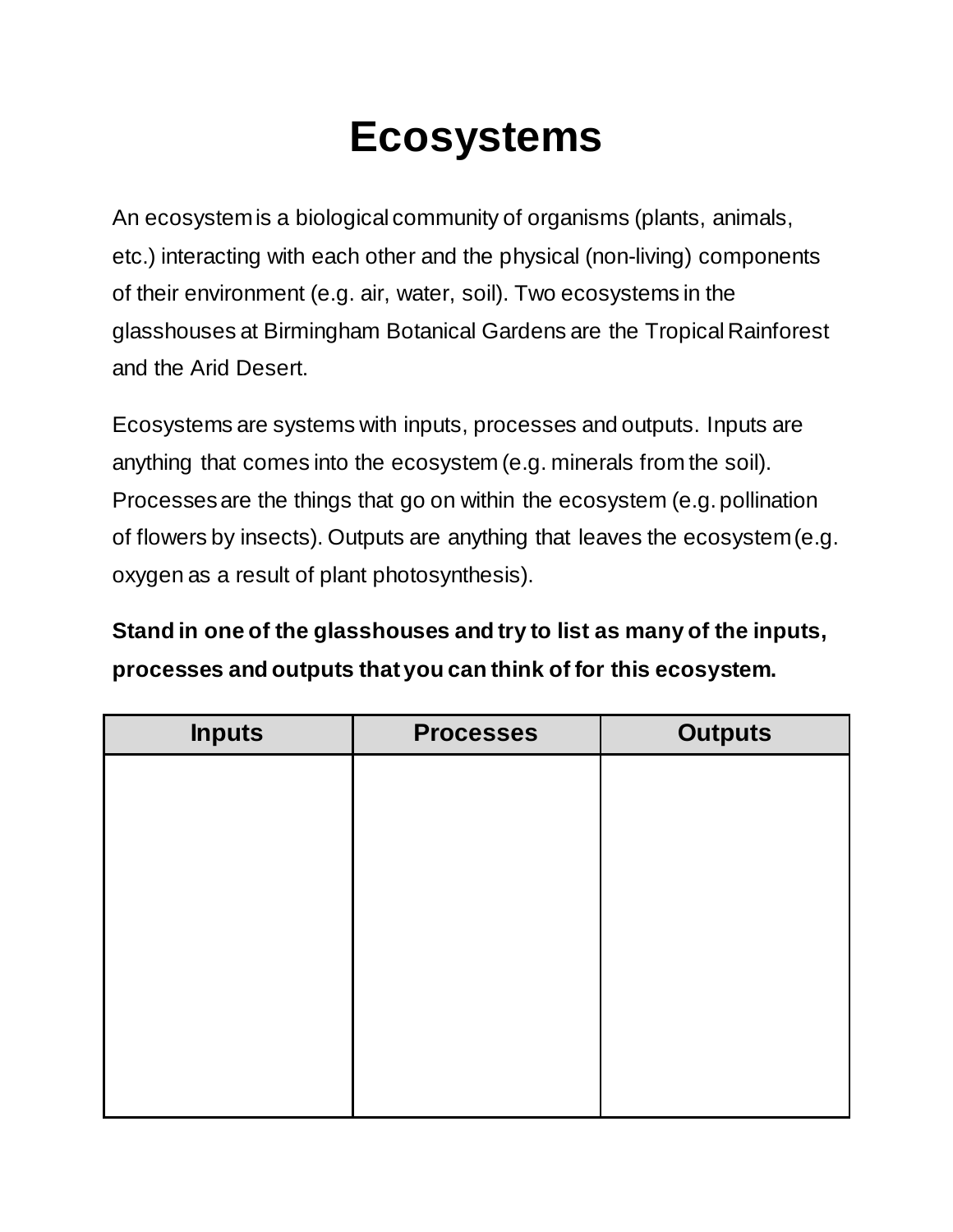## **The Tropical House**

#### **Setting the scene:**

- Rainforests do not have seasons like ours. The weather stays the same, and the trees keep their leaves (evergreen).
- Rainforests cover 6-8% of the world's land surface and contain a large variety of plant and animal life. It is thought that more than half of all the organisms on Earth live in rainforests!
- $\bullet$  A 'typical' 5km<sup>2</sup> of rainforest contains up to 1500 species of flowering plants. The whole of the UK has only 1443 different plant species!

#### **Climate**

Fill in the 'spider diagram' with eight words to describe how you feel in a tropical climate.





| ls it?        |       |  |
|---------------|-------|--|
| hot           | warm  |  |
| cool          | cold  |  |
| sticky        | dry   |  |
| wet           | damp  |  |
| bright        | dull  |  |
| dark          | musty |  |
| comfortable   |       |  |
| uncomfortable |       |  |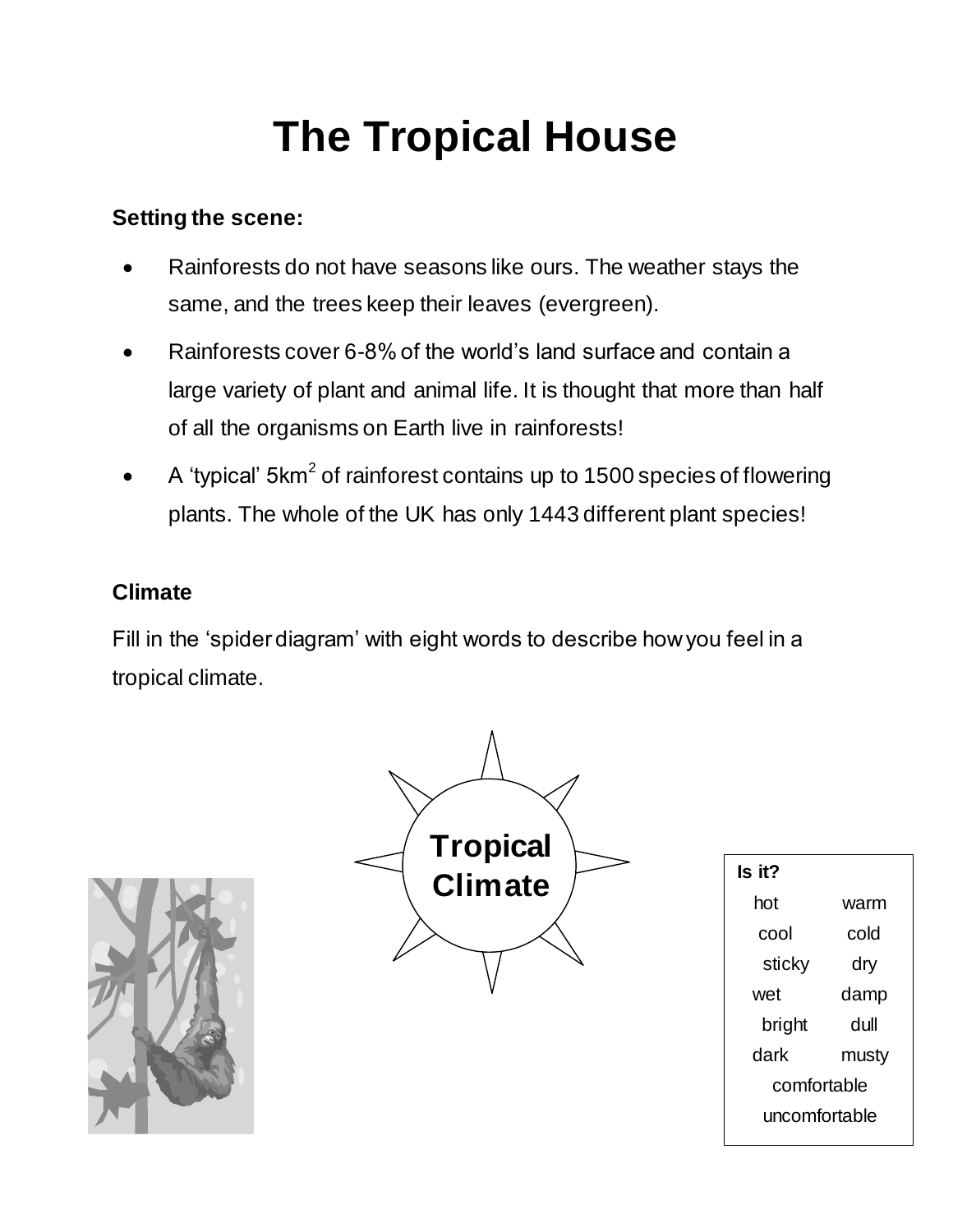## **The Tropical House**

#### **Setting the scene:**

- Rainforests do not have seasons like ours. The weather stays the same, and the trees keep their leaves (evergreen).
- Rainforests cover 6-8% of the world's land surface and contain a large variety of plant and animal life. It is thought that more than half of all the organisms on Earth live in rainforests!
- $\bullet$  A 'typical' 5km<sup>2</sup> of rainforest contains up to 1500 species of flowering plants. The whole of the UK has only 1443 different plant species!

#### **Climate**

Fill in the 'spider diagram' with eight words to describe how you feel in a tropical climate.



Use the words to help you describe the climate in the rainforest. Write 2-3 sentences.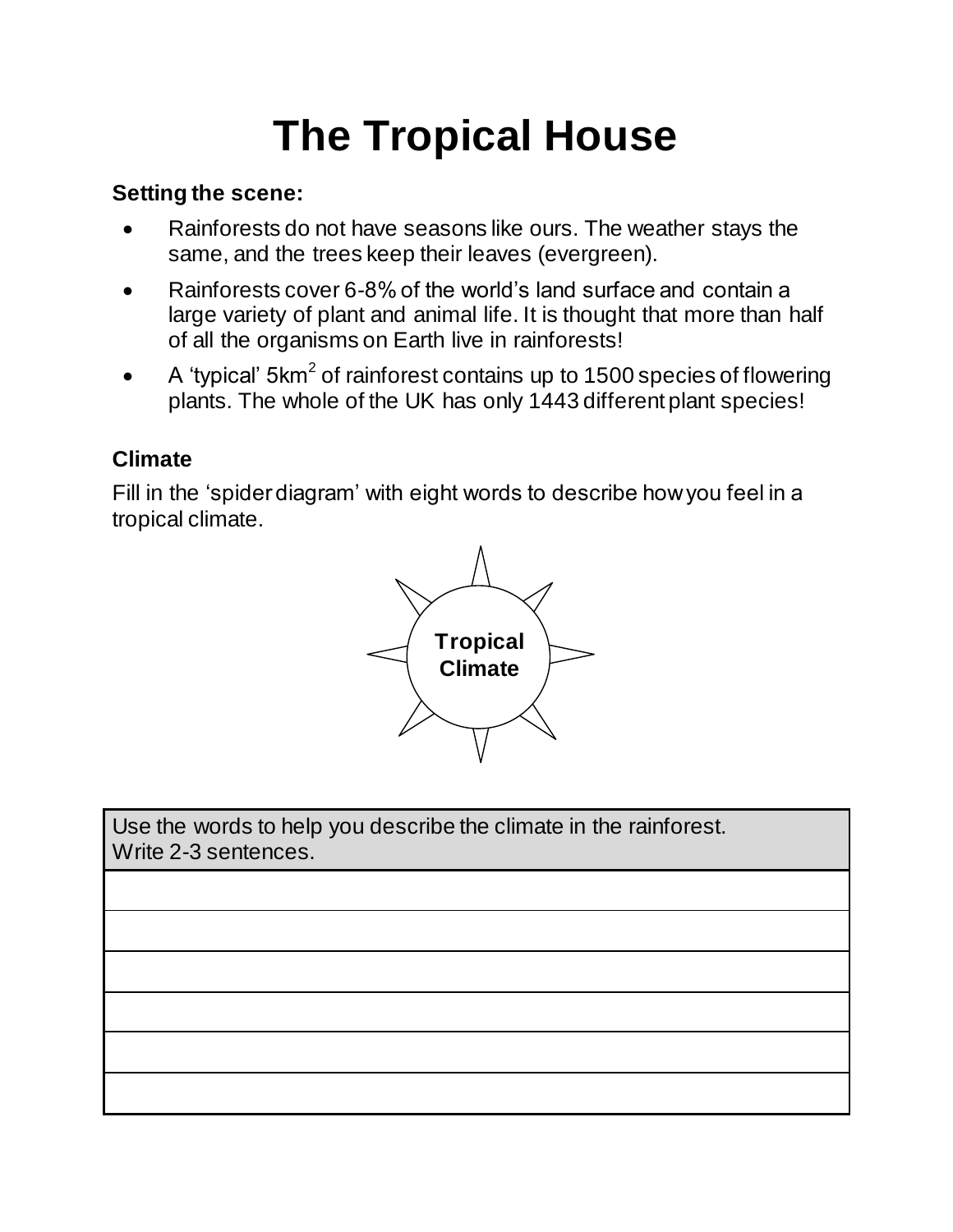#### **Climate Measurement – Tropical House**

Find the measuring instruments and record the climate measurements: **10**



#### **Structure of the Tropical Rainforest**

On the diagram below, next to the labels, write the names of plants that grow in each part of the rainforest. **0 10 100 90**

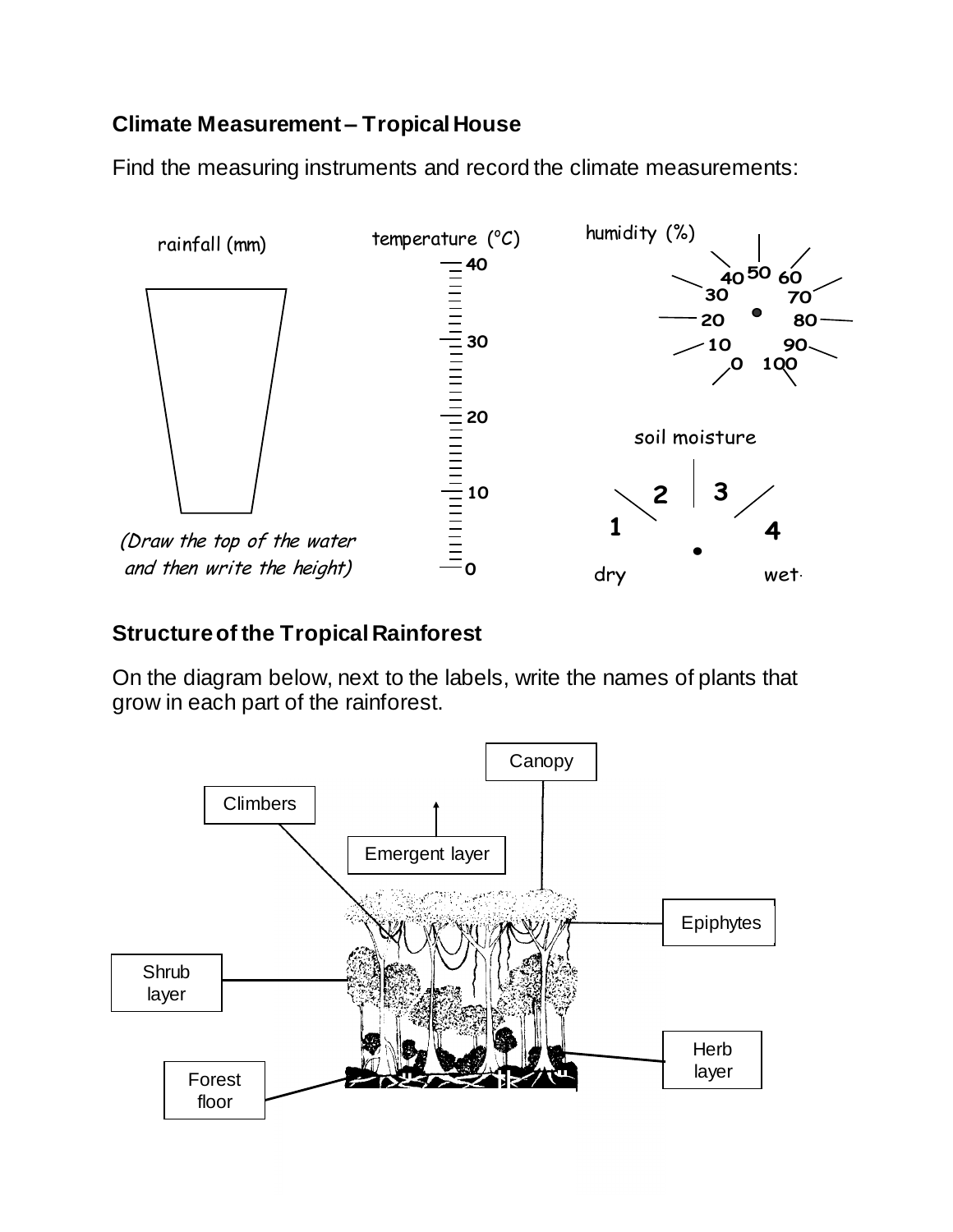#### **Climate Measurement – Tropical House**

Find the measuring instruments and record the climate measurements:

| <b>Temperature</b> | <b>Rainfall</b> | <b>Humidity</b> | Soil moisture |
|--------------------|-----------------|-----------------|---------------|
| $(^{\circ}C)$      | (mm)            | (%)             | (units)       |
|                    |                 |                 |               |

#### **Structure of the Tropical Rainforest**

On the diagram below, next to the labels, write the names of plants that grow in each part of the rainforest.

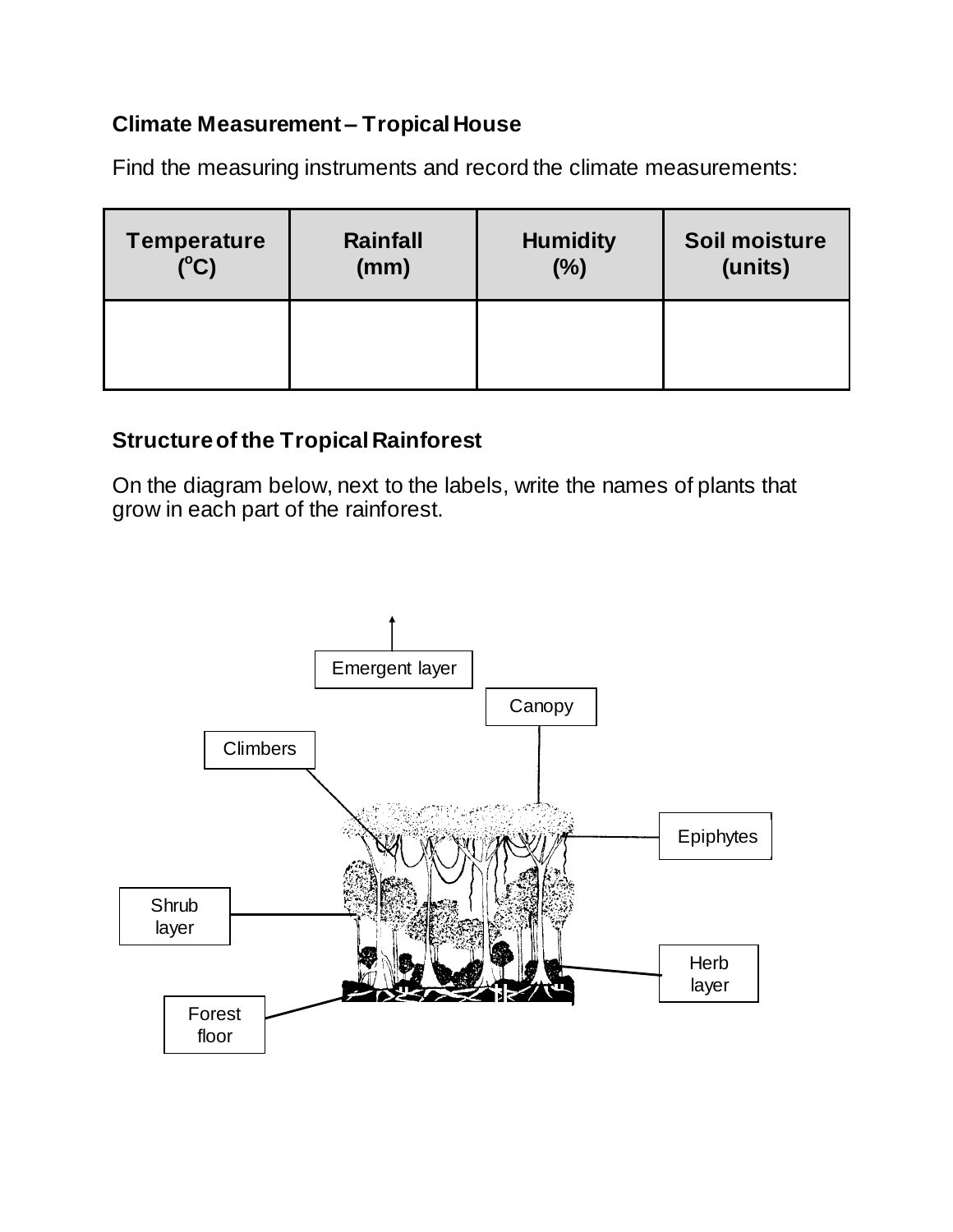#### **Climate Measurement – Tropical House**

In the space below, construct and complete a table of measurements for temperature, rainfall, soil moisture and humidity. Don't forget the units.

#### **Structure of the Tropical Rainforest**

On the diagram below, next to the labels, write the names of plants that grow in each part of the rainforest.

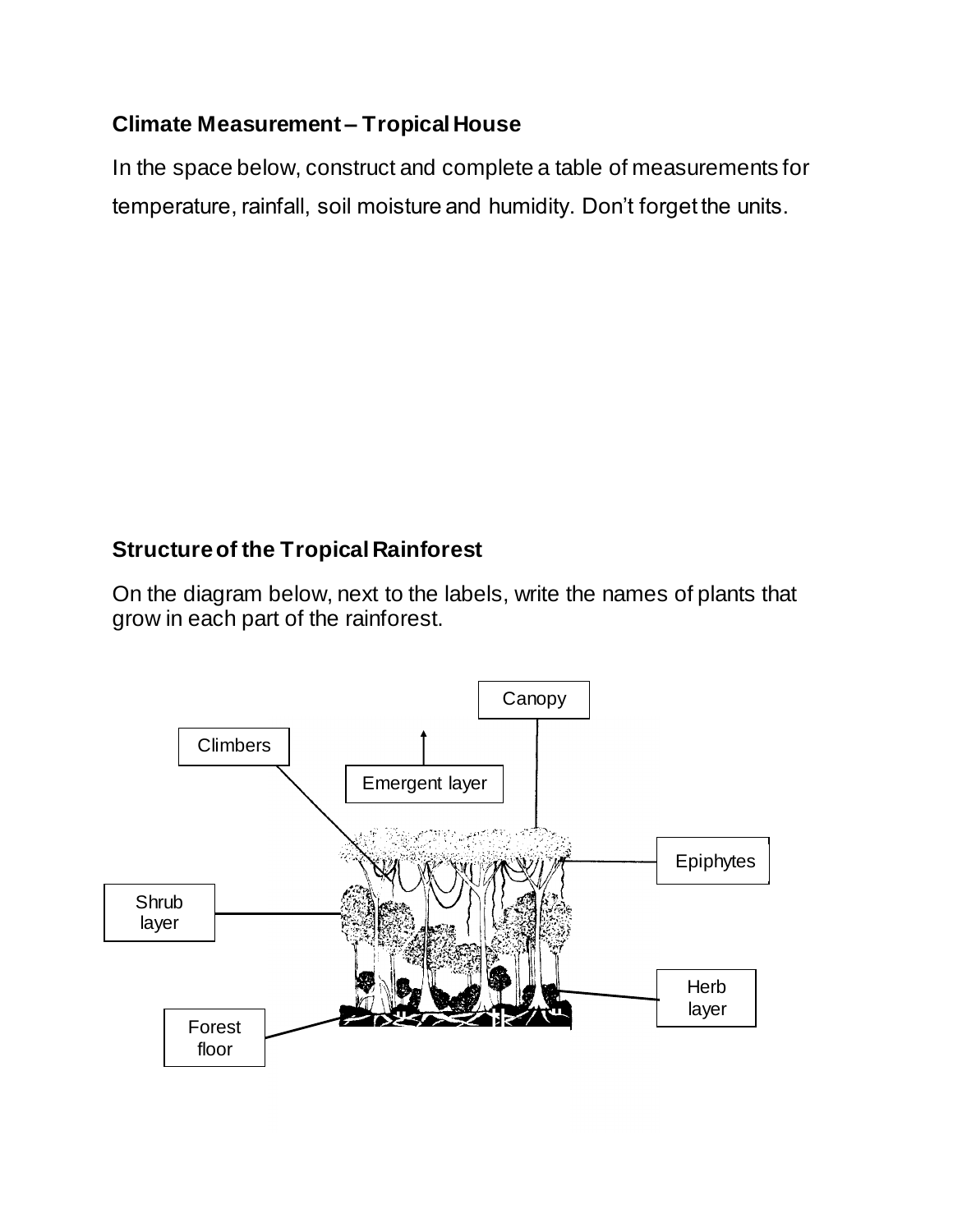The plants have special features to help them cope with the conditions found in the various parts of the rainforest. Find examples of plants in the Tropical or Subtropical Houses that have the following features.

| REMOVING WATER         | EXAMPLE |
|------------------------|---------|
| Drip tip to shed water |         |

| STAYING UPRIGHT | EXAMPLE |
|-----------------|---------|
| Prop roots      |         |

| <b>LIVING IN LOW LIGHT</b>  | EXAMPLE |
|-----------------------------|---------|
| ' Large leaves              |         |
| Different colours on leaves |         |

| <b>CLIMBING</b>                | <b>EXAMPLE</b> |
|--------------------------------|----------------|
| Twining around branches        |                |
| Tendrils to hold onto branches |                |

| LIVING ON TREES (EPIPHYTES)                | EXAMPLE |
|--------------------------------------------|---------|
| l Water tanks to collect rain              |         |
| Aerial roots returning to ground for water |         |

| NUTRIENT-POOR SOIL                      | <b>EXAMPLE</b> |
|-----------------------------------------|----------------|
| Sticky hairs to trap insects            |                |
| Slippery tube for insects to slide down |                |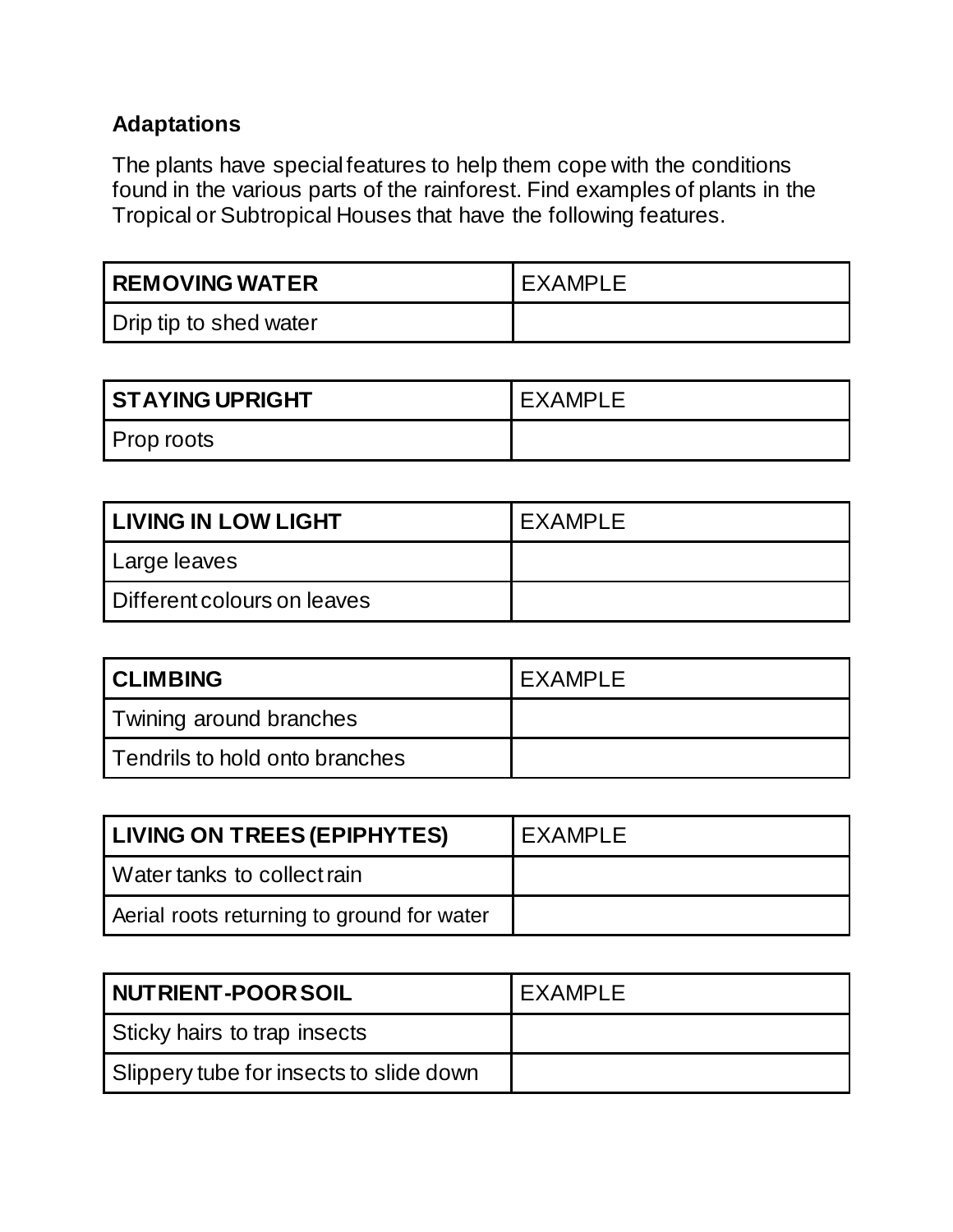The plants have special features to help them cope with the conditions found in the various parts of the rainforest. Using your observations, **try to explain how ………..**

….epiphytes collect water when they live on trees?

….carnivorous plants trap and "eat" insects to provide extra nutrients?

….larger leaves on herb layer plants ensure a better rate of survival?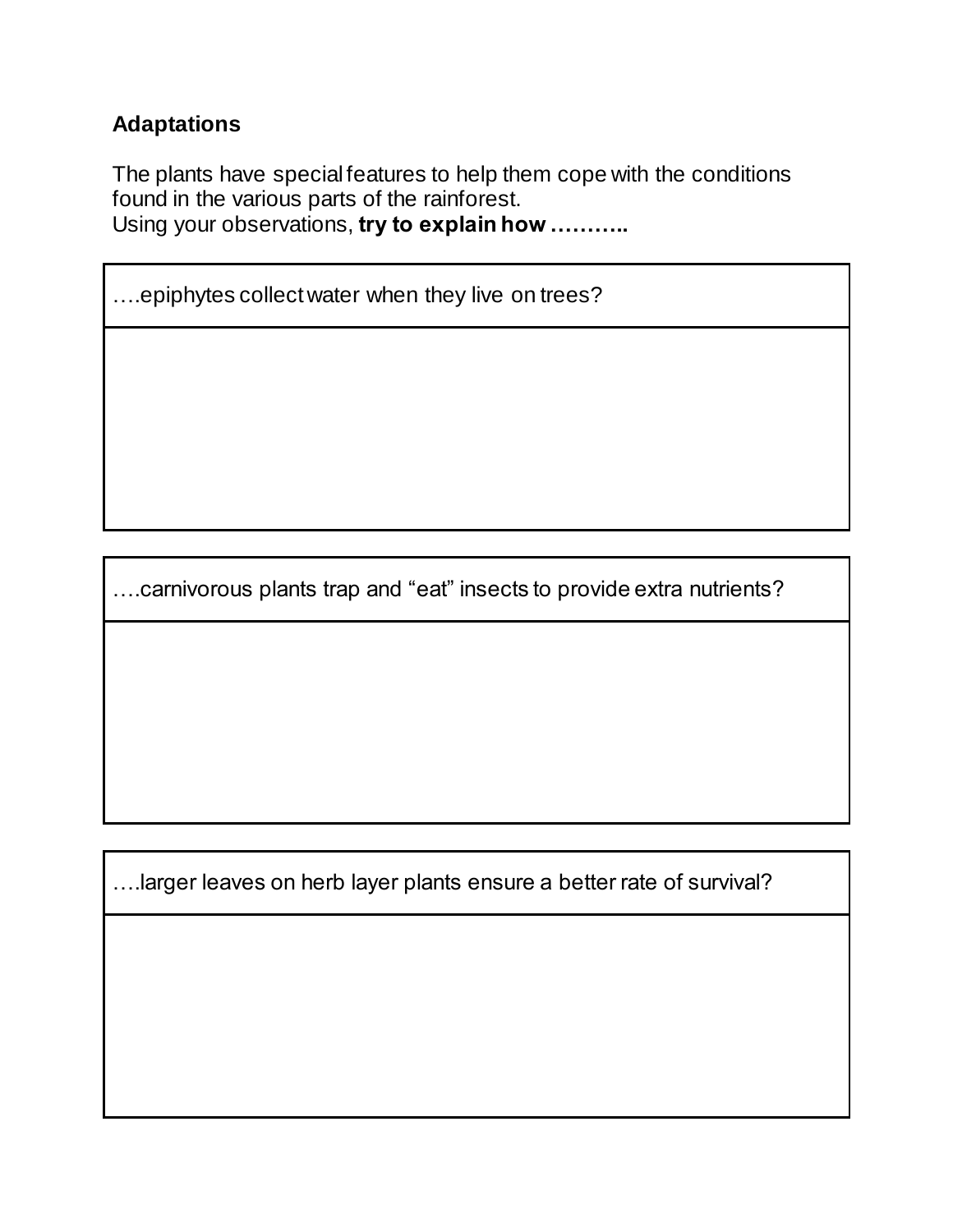Using your observations, **try to explain how ………..**

….holes in the leaves of climbing plants help them to survive?

….climbing plants hold on to branches?

….Banyan trees spread their branches over large areas without falling over?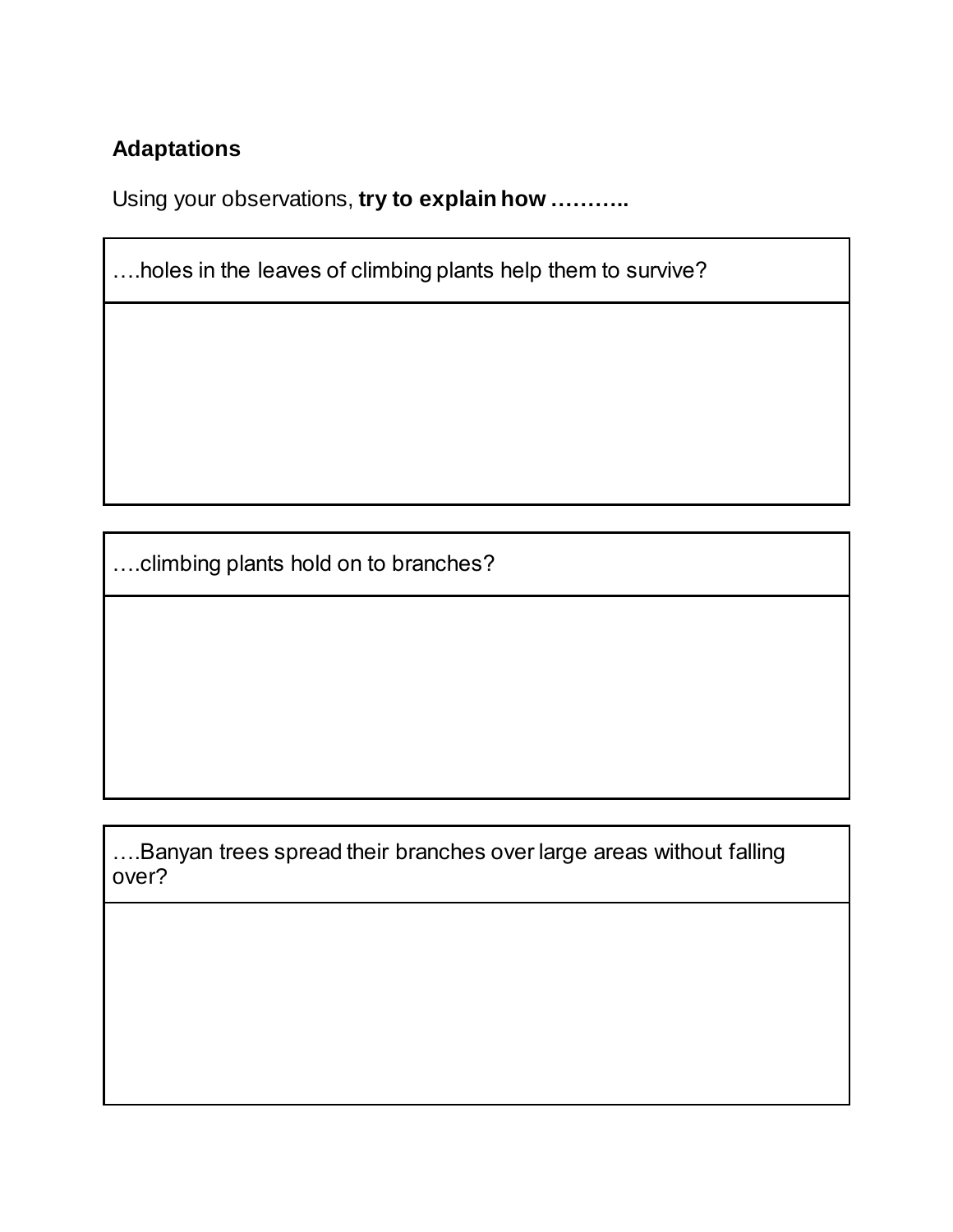Some plants, called **epiphytes**, do not have roots in the soil and just grow on other, taller plants. Where do you think they get their water and nutrients from? Find, name and draw **one** of them that grows in the Tropical House. Add a scale and labels to explain this plant's adaptations.

Name of epiphyte: \_\_\_\_\_\_\_\_\_\_\_\_\_\_\_\_\_\_\_\_\_\_\_\_\_\_

Drawing:

Take care – some of the plants in the Tropical and Subtropical Houses are carnivorous! This means that they eat animals. Find, name and draw **one** of them. Add a scale and labels to explain how this plant catches and digests its victims.

Name of carnivorous plant: \_\_\_\_\_\_\_\_\_\_\_\_\_\_\_\_\_\_\_\_\_\_\_\_\_\_

Drawing: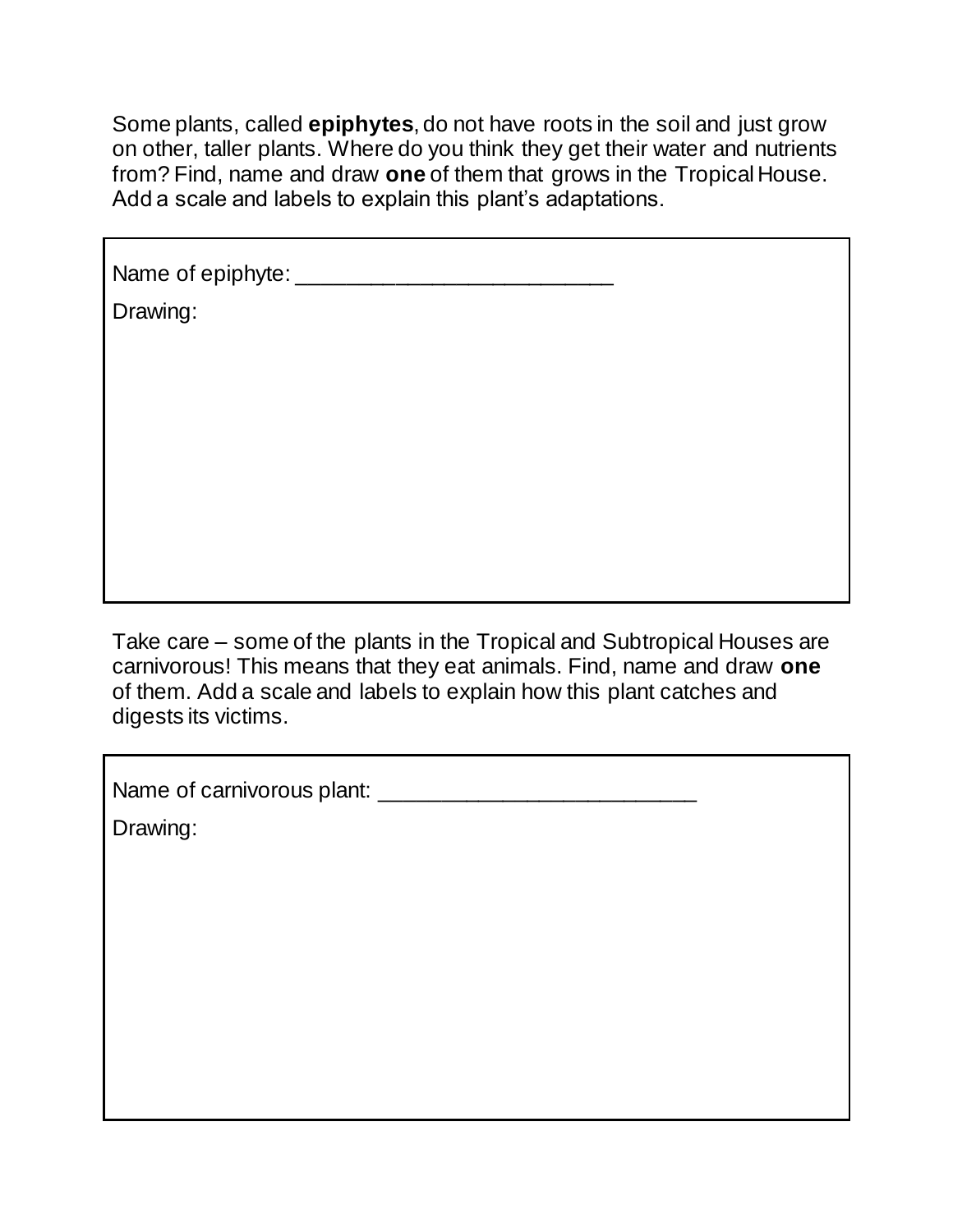Draw **three** examples of different types of leaves from rainforest plants in the Tropical House. Add a scale and comment on why you think they are of different shapes and sizes.

| Leaf 1   | Leaf <sub>2</sub> | Leaf 3   |
|----------|-------------------|----------|
|          |                   |          |
|          |                   |          |
|          |                   |          |
|          |                   |          |
|          |                   |          |
|          |                   |          |
|          |                   |          |
| Name:    | Name:             | Name:    |
| Comment: | Comment:          | Comment: |
|          |                   |          |
|          |                   |          |
|          |                   |          |
|          |                   |          |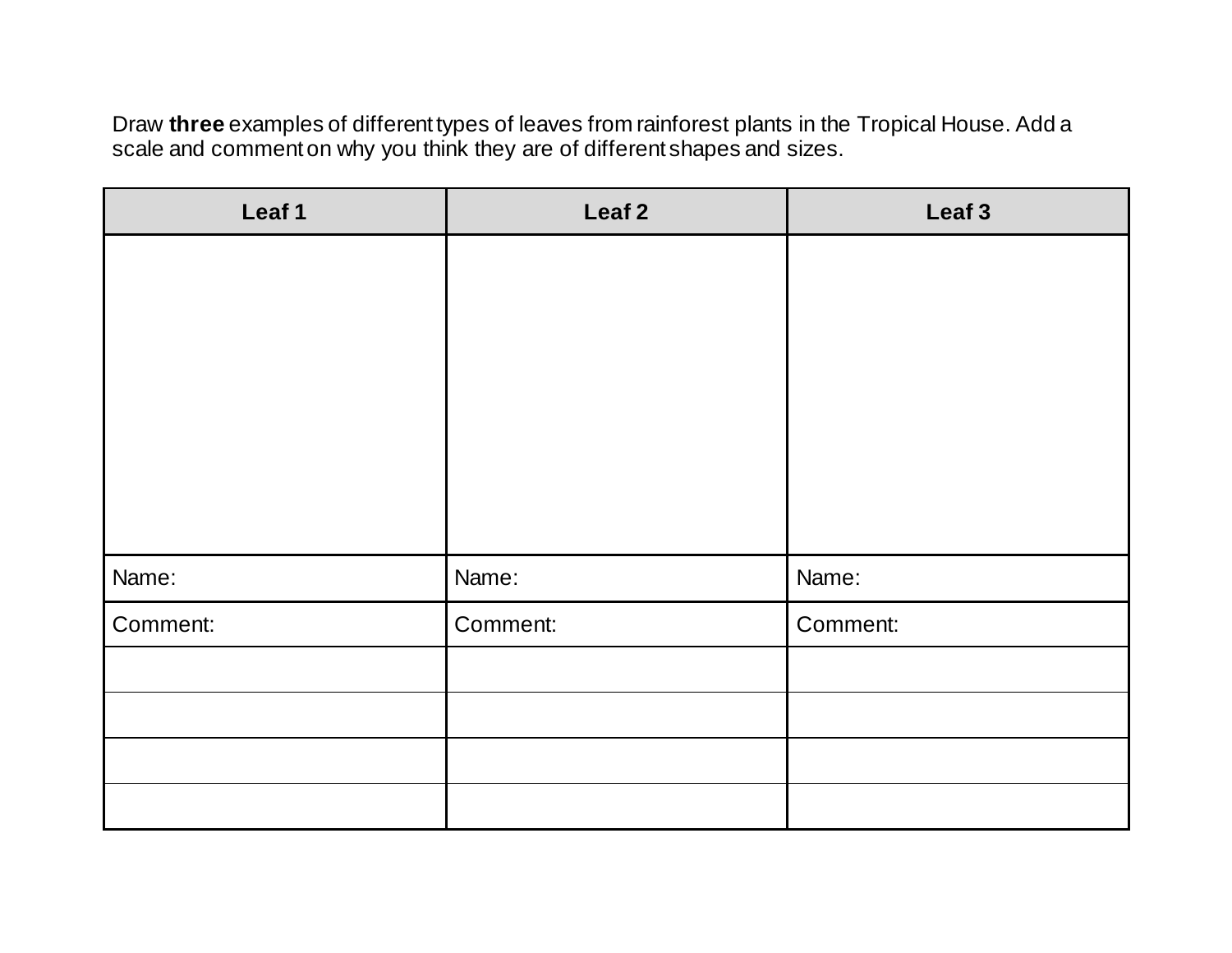The leaves of rainforest plants are designed to get rid of water as soon as possible. This is done by having **waxy surfaces**, **water channels** and pointed ends called **'drip tips'**.

Draw a leaf in the box and label the parts used to get rid of water using the words in **bold** above.



#### **Economic Plants**

Lots of plants from the tropical regions of the world can be used for food, medicines or raw materials.

Fill in the table below to identify a range of products. The symbols on the large plant labels and the smaller black labels will help you.

| Name of plant | <b>Country of origin</b> | <b>Product</b> |
|---------------|--------------------------|----------------|
|               |                          |                |
|               |                          |                |
|               |                          |                |
|               |                          |                |
|               |                          |                |
|               |                          |                |
|               |                          |                |
|               |                          |                |
|               |                          |                |
|               |                          |                |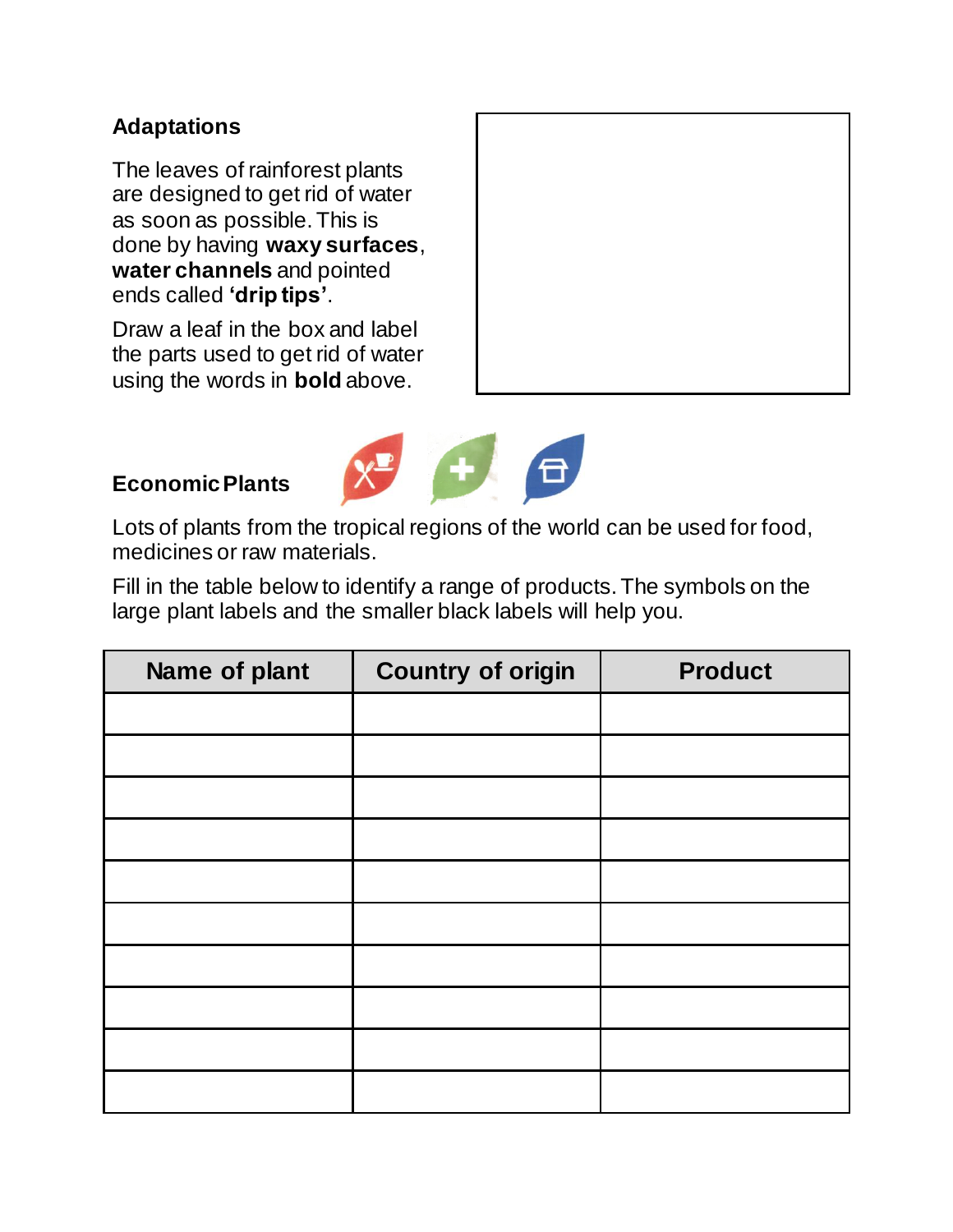## **The Subtropical House**

#### **Setting the scene:**

- A subtropical climate is characterised by hot, humid summers and generally mild to cool winters.
- The subtropical regions are found just above the Tropic of Cancer and just below the Tropic of Capricorn.

Find **ten** plants in the Subtropical House and note down the following information:

| <b>Plant name</b> | <b>Country of origin</b> | <b>Uses/products (if any)</b> |
|-------------------|--------------------------|-------------------------------|
|                   |                          |                               |
|                   |                          |                               |
|                   |                          |                               |
|                   |                          |                               |
|                   |                          |                               |
|                   |                          |                               |
|                   |                          |                               |
|                   |                          |                               |
|                   |                          |                               |
|                   |                          |                               |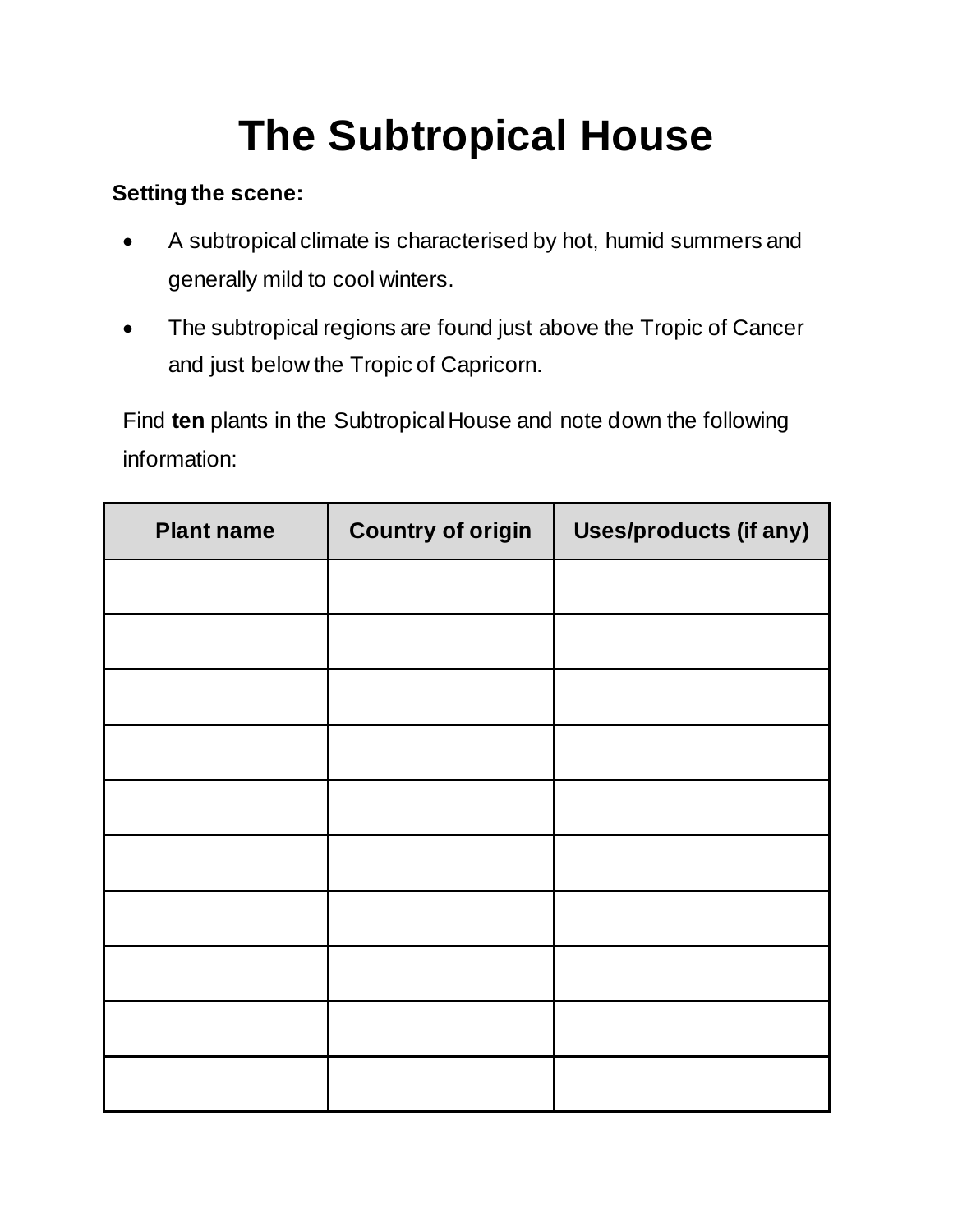### **The Mediterranean House**

#### **Setting the scene:**

- The conditions in this house are not kept the same throughout the year because a Mediterranean climate has warm, wet winters and hot, dry summers.
- This may be ideal for summer holidays but it is very difficult for plants which have to cope with a summer drought.

**Mark on the world map where you would find regions that have a Mediterranean climate.** (Use the information board in the Mediterranean House to help you; this climate is not only found in Europe.)



What values does the rainfall range between?

What values does the temperature range between? \_\_\_\_\_\_\_\_\_\_\_\_\_\_\_\_\_\_\_\_\_\_\_\_\_\_\_\_\_\_\_\_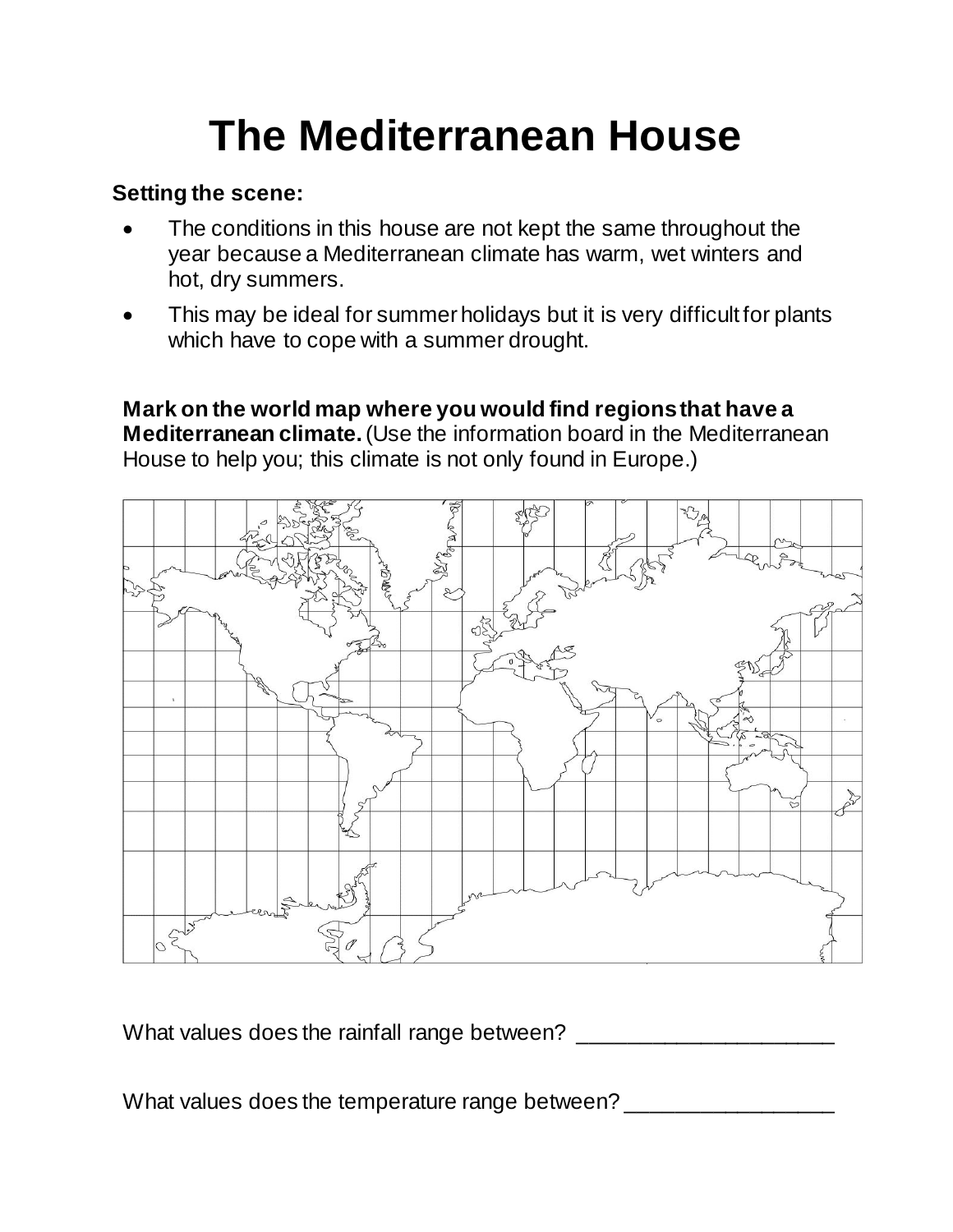#### **Climate Measurement – Mediterranean House**

Find the measuring instruments and record the climate measurements: **10**



Circle three words to describe the climate in the Mediterranean House:

| <b>Hot</b>  | <b>Dry</b>    | <b>Sticky</b>    | <b>Ugly</b>   |
|-------------|---------------|------------------|---------------|
| <b>Dark</b> | <b>Boring</b> | <b>Beautiful</b> | Wet           |
| Cold        | Green         | Damp             | <b>Bright</b> |

#### **Citrus Plants**

Many of the Mediterranean plants in this glasshouse give us citrus fruits. Find 6 citrus plants and write their names in the table: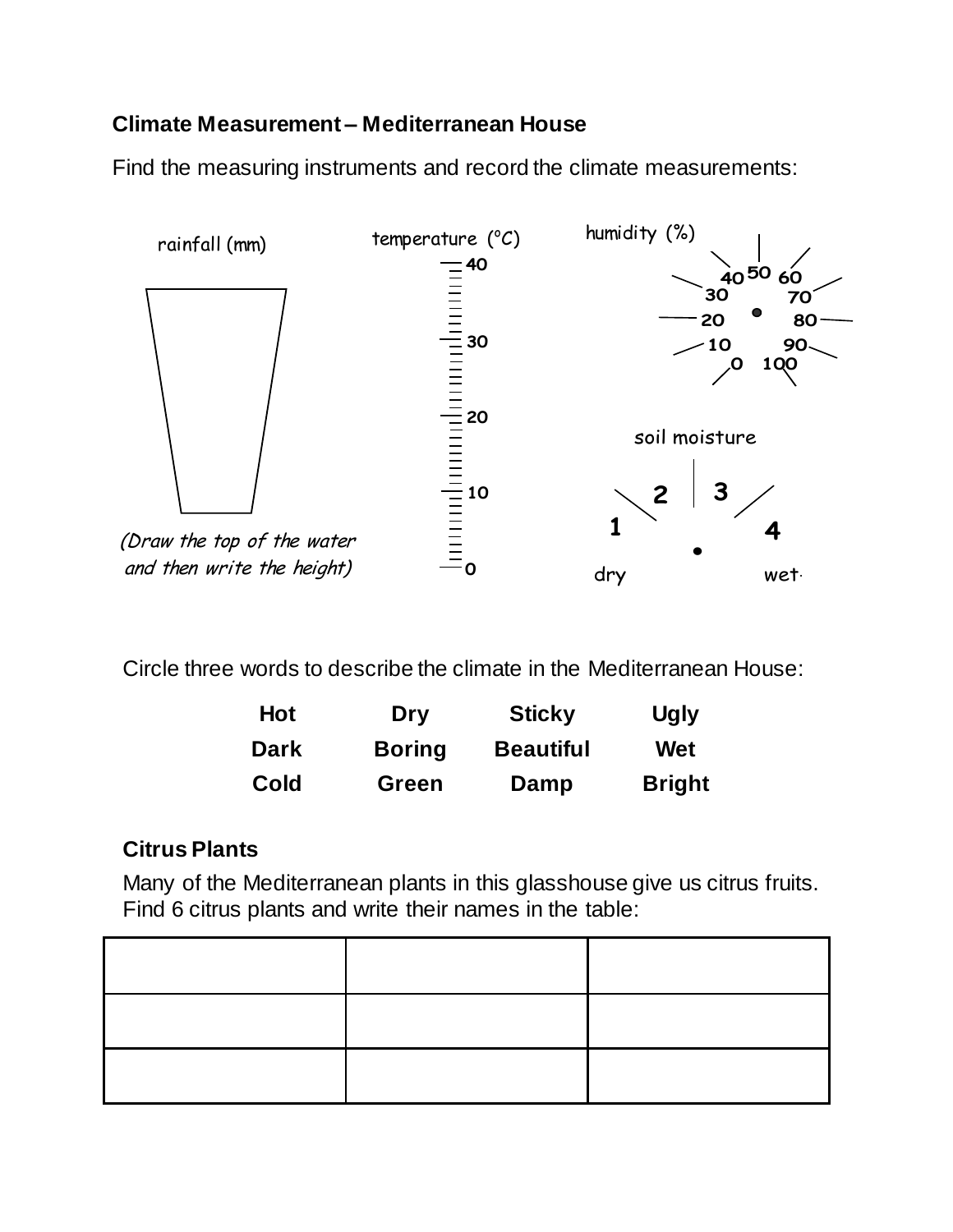Name three uses for the fruits of an olive tree:



Find one plant for each of the following uses and record the information in the table.

| Name of plant | <b>Country of origin</b> |
|---------------|--------------------------|
|               |                          |
|               |                          |
|               |                          |

| Find and draw a plant that has hairs<br>on the leaves to prevent water loss. | Find and draw a plant that has<br>thorns/spikes for protection. |
|------------------------------------------------------------------------------|-----------------------------------------------------------------|
|                                                                              |                                                                 |
|                                                                              |                                                                 |
|                                                                              |                                                                 |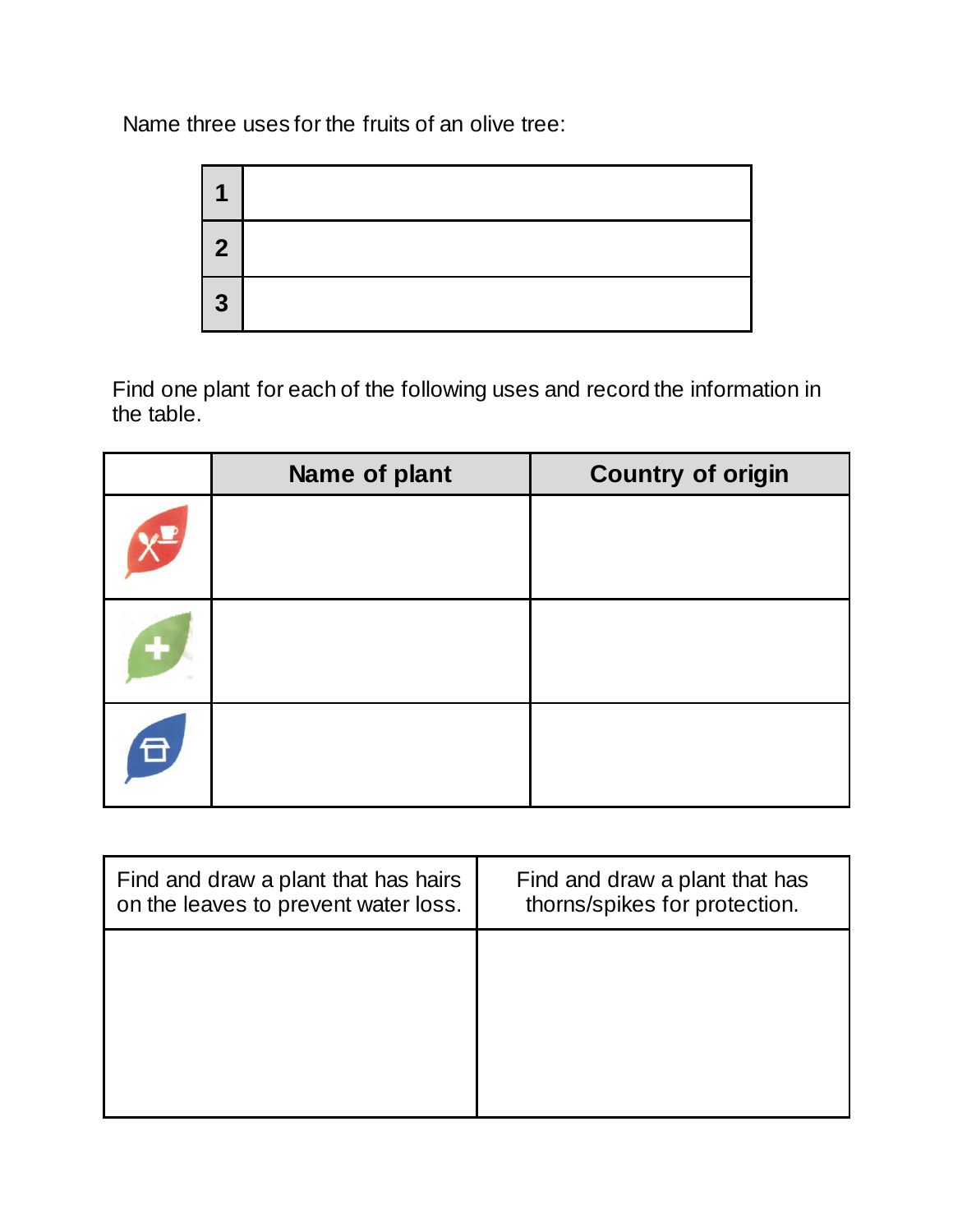### **The Arid House**

#### **Setting the scene:**

- This climate creates places which are difficult to live in, so the plants living in deserts have very special features.
- Desert climates have very bright sunlight, strong winds, high daytime and low night-time temperatures.
- Rainfall is less than 250mm per year and only falls during a few weeks each year.

**Climate:** Fill in the spider diagram with words which describe how you feel in a desert climate.



**Is it?** hot warm cool cold sticky dry wet damp bright dull dark musty **30 -3** comfortable uncomfortable **-12 -11 -10 -7 -4**

Fill in the climate measurements:

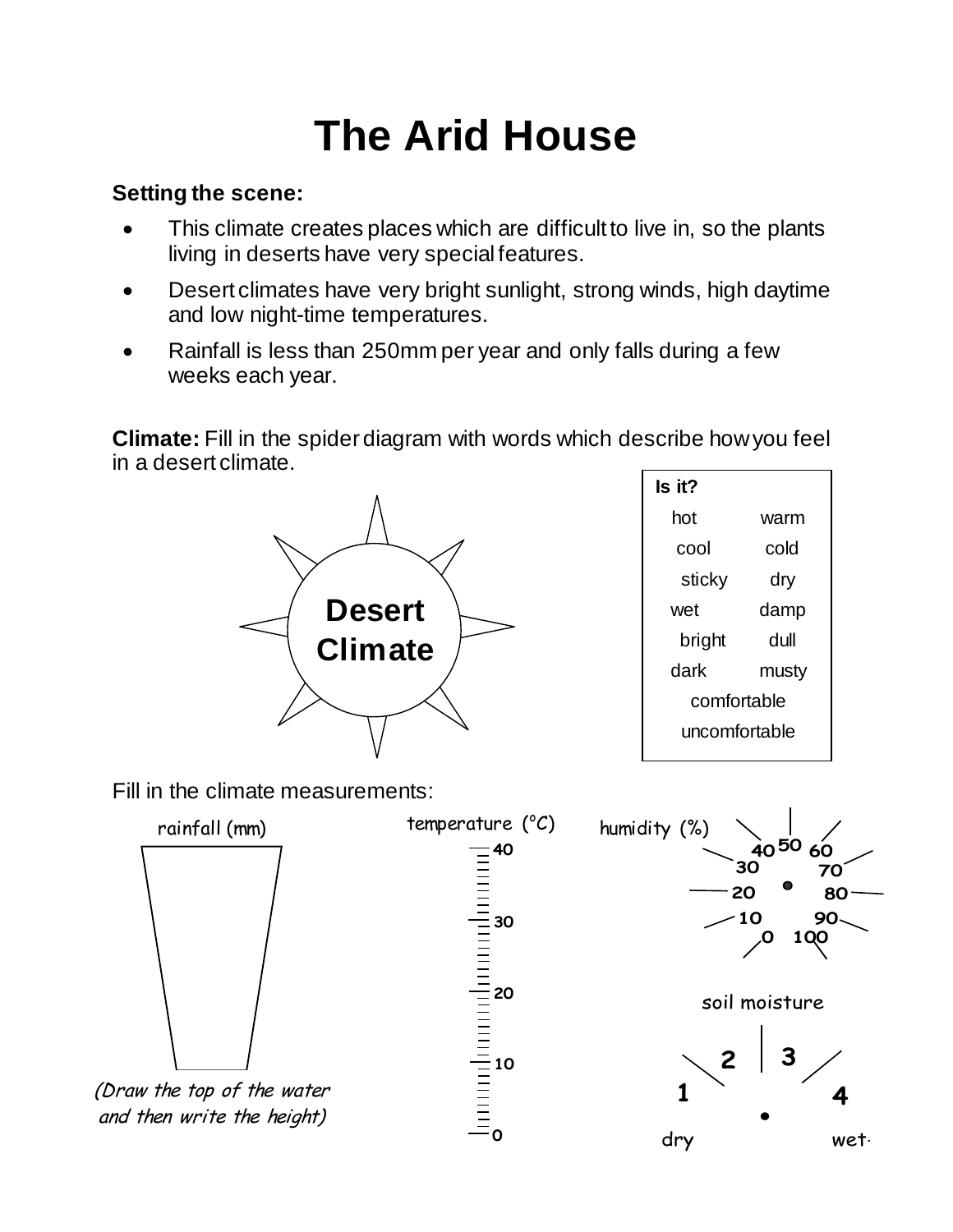### **The Arid House**

#### **Setting the scene:**

- This climate creates places which are difficult to live in, so the plants living in deserts have very special features.
- Desert climates have very bright sunlight, strong winds, high daytime and low night-time temperatures.
- Rainfall is less than 250mm per year and only falls during a few weeks each year.

**Climate:** Fill in the spider diagram with words which describe how you feel in a desert climate.



#### **Climate Measurement – Arid House**

Find the measuring instruments and record the climate measurements:

| <b>Temperature</b> | <b>Rainfall</b> | <b>Humidity</b> | Soil moisture |
|--------------------|-----------------|-----------------|---------------|
| $(^{\circ}C)$      | (mm)            | (%)             | (units)       |
|                    |                 |                 |               |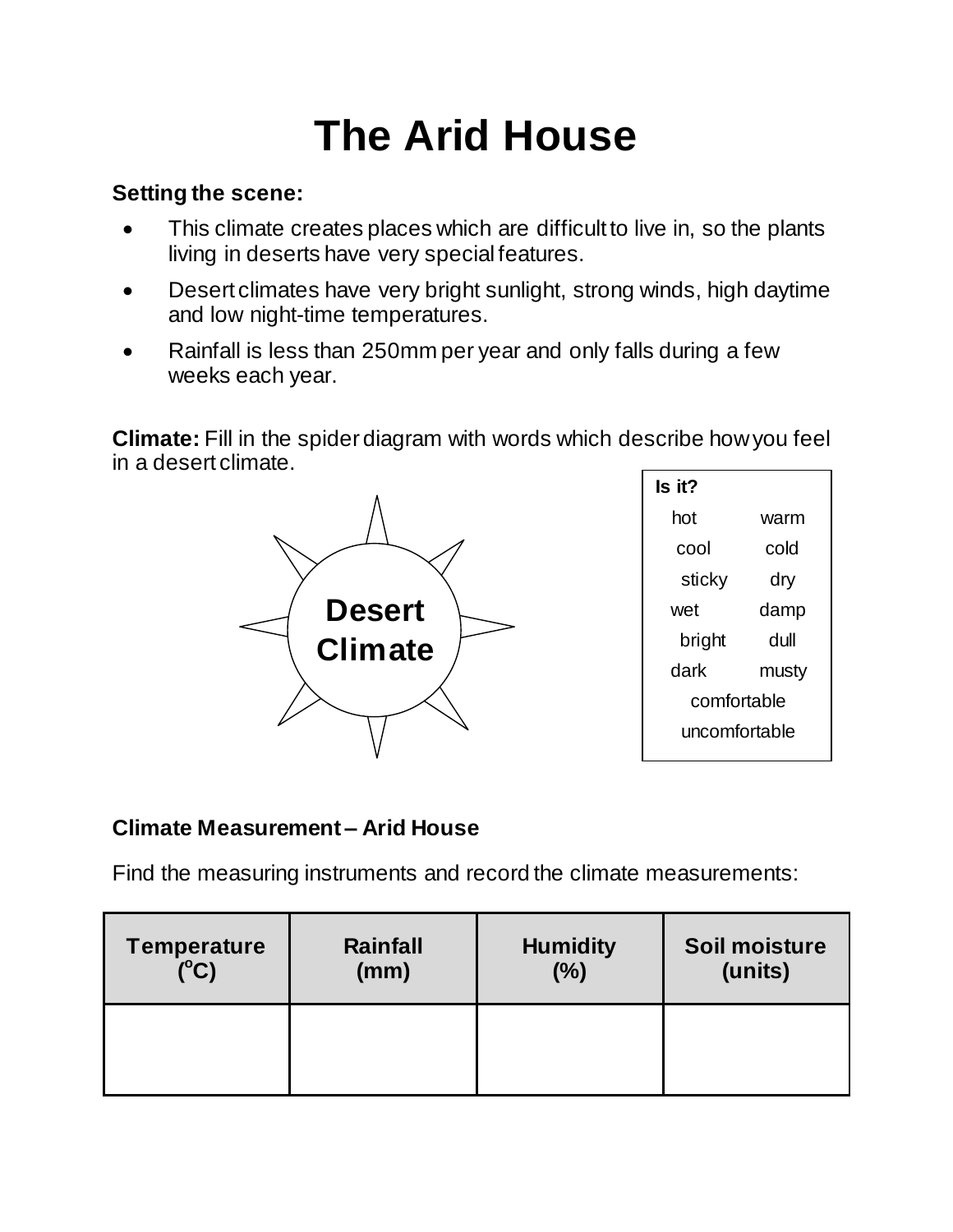### **The Arid House**

#### **Setting the scene:**

- This climate creates places which are difficult to live in, so the plants living in deserts have very special features.
- Desert climates have very bright sunlight, strong winds, high daytime and low night-time temperatures.
- Rainfall is less than 250mm per year and only falls during a few weeks each year.

**Climate:** Fill in the 'spider diagram' with eight words to describe how you feel in a desert climate.



Use the words to write a sentence describing the climate in the desert.

In the space below, construct and complete a table of measurements for temperature, rainfall, soil moisture and humidity. Don't forget the units.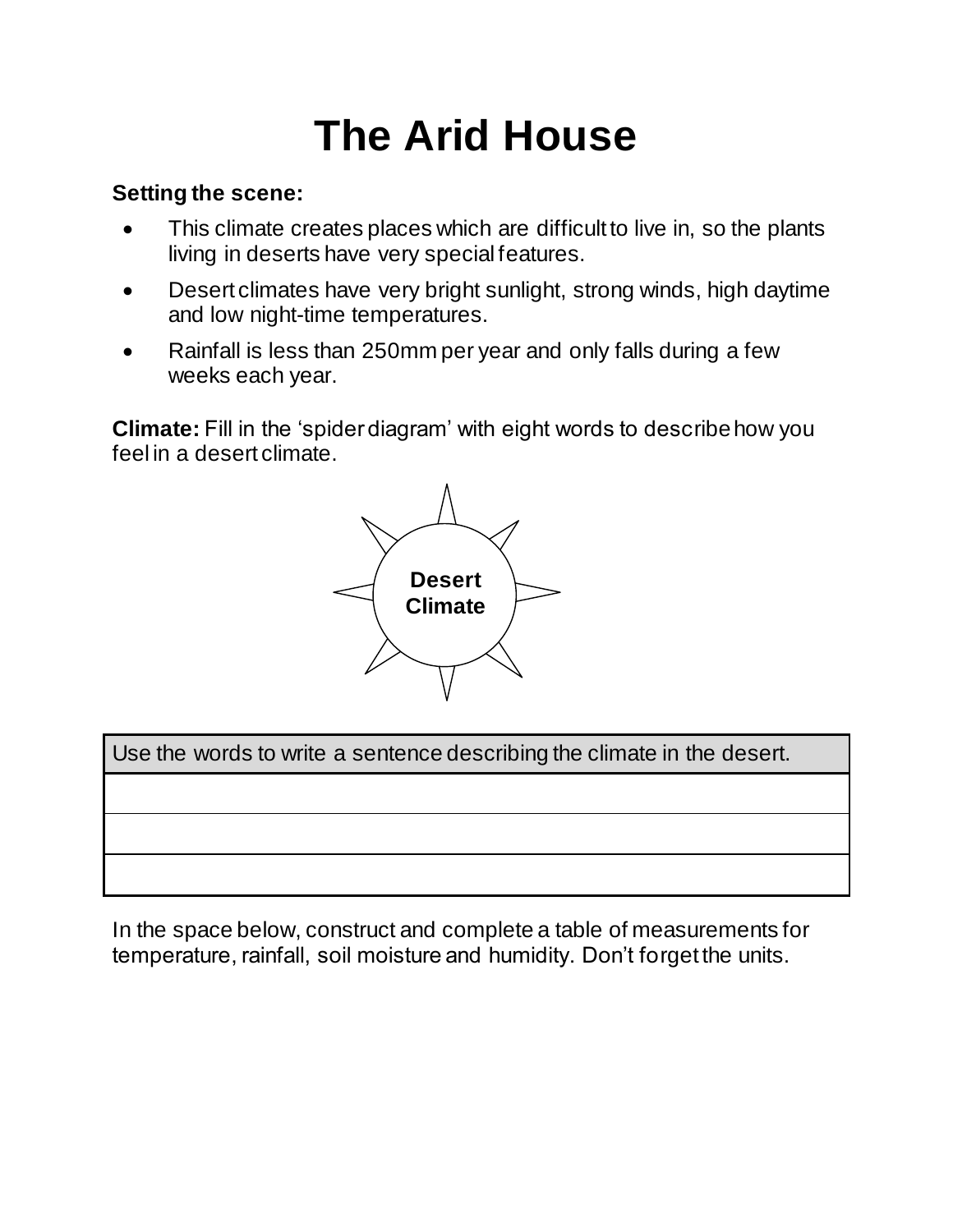#### **Arid House Adaptations**

All desert plants which store water are called **SUCCULENTS**. They also have a range of other ways of surviving.

#### **Ways of saving water**

| <b>FEATURE</b>                        | <b>EXAMPLE</b> |
|---------------------------------------|----------------|
| Thick cuticle (skin) and waxy coating |                |
| <b>Ridges</b>                         |                |
| No leaves                             |                |
| No stem                               |                |

#### **Protection from the sun**

| <b>FEATURE</b>  | <b>EXAMPLE</b> |
|-----------------|----------------|
| Growing upright |                |
| <b>Hairy</b>    |                |

#### **Protection from animals**

| l FEATURE          | <b>EXAMPLE</b> |
|--------------------|----------------|
| Thorns or prickles |                |
| <b>Bitter sap</b>  |                |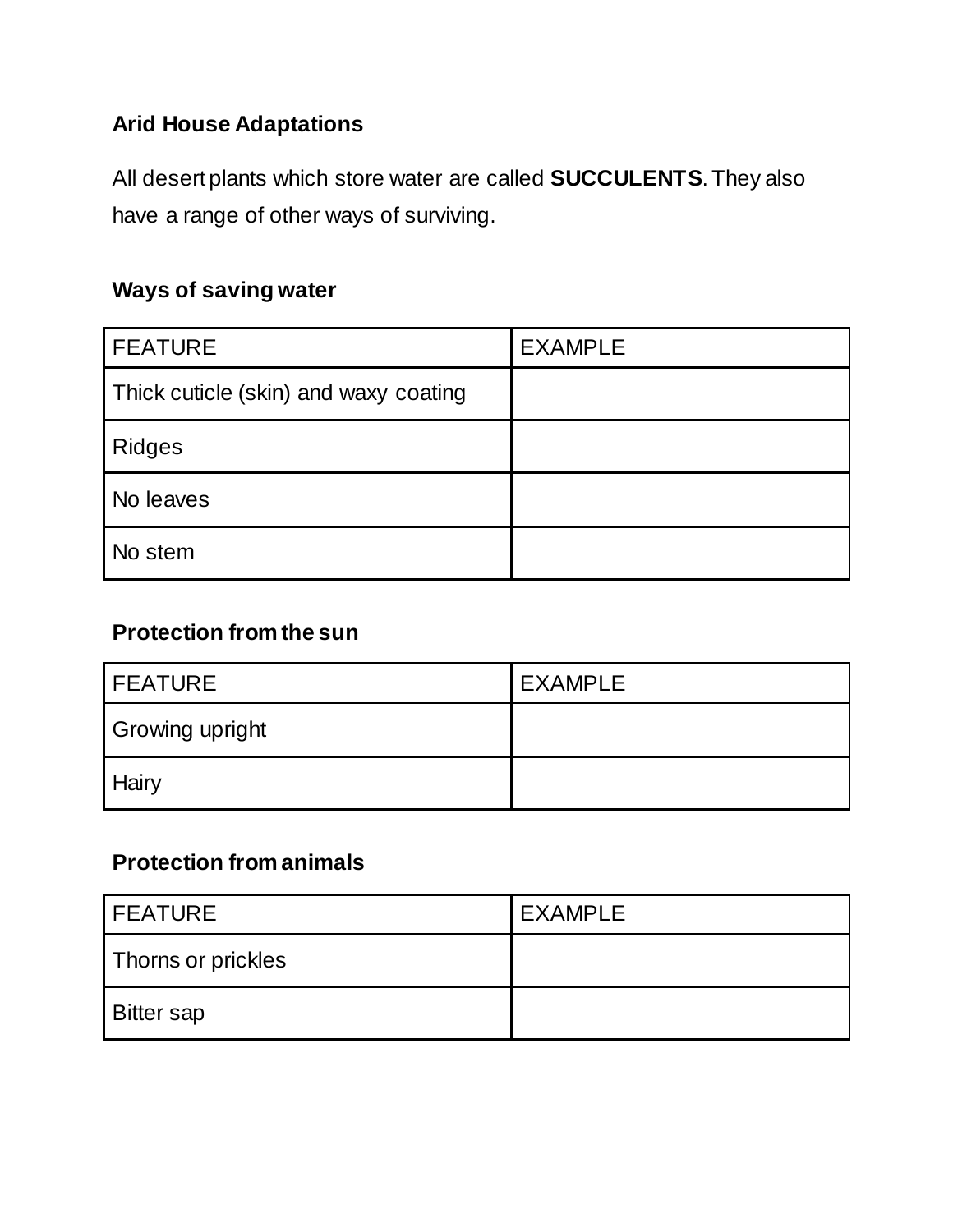Choose one plant from the Arid House. Draw it in the box and label the adaptations that help it to survive in the desert.



#### **Economic Plants**



Lots of plants from the arid desert regions of the world can be used for food, medicines or raw materials.

Fill in the table below to identify a range of products. The symbols on the large plant labels and the smaller black labels will help you.

| Name of plant | <b>Country of origin</b> | <b>Product</b> |
|---------------|--------------------------|----------------|
|               |                          |                |
|               |                          |                |
|               |                          |                |
|               |                          |                |
|               |                          |                |

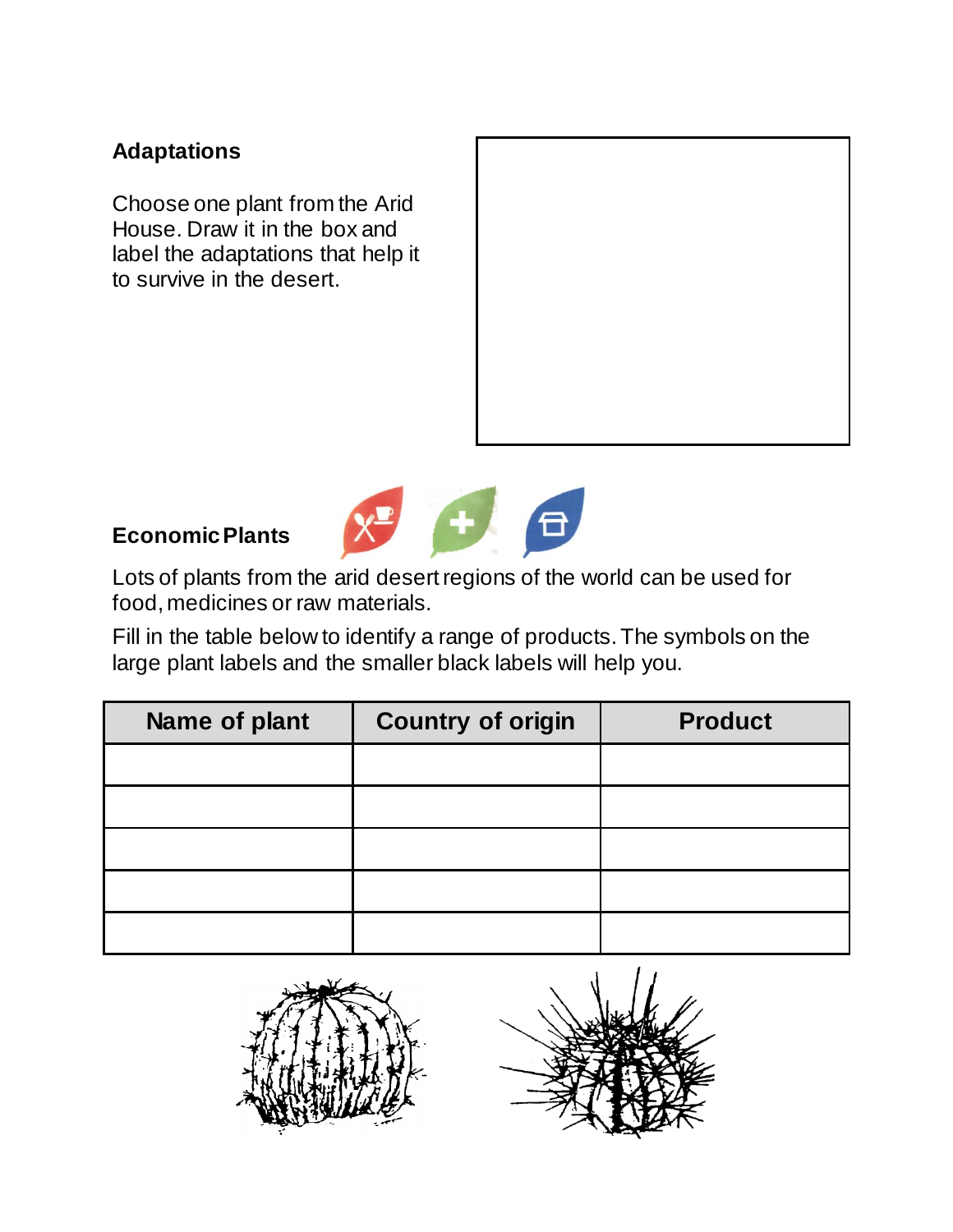## **Additional Activity (Inside)**

Choose one plant from any of the climates you have seen today. Make a detailed drawing and description of this plant, including the country or countries in which it grows, products, adaptations, etc.

Name of plant: \_\_\_\_\_\_\_\_\_\_\_\_\_\_\_\_\_\_\_\_\_\_\_\_\_\_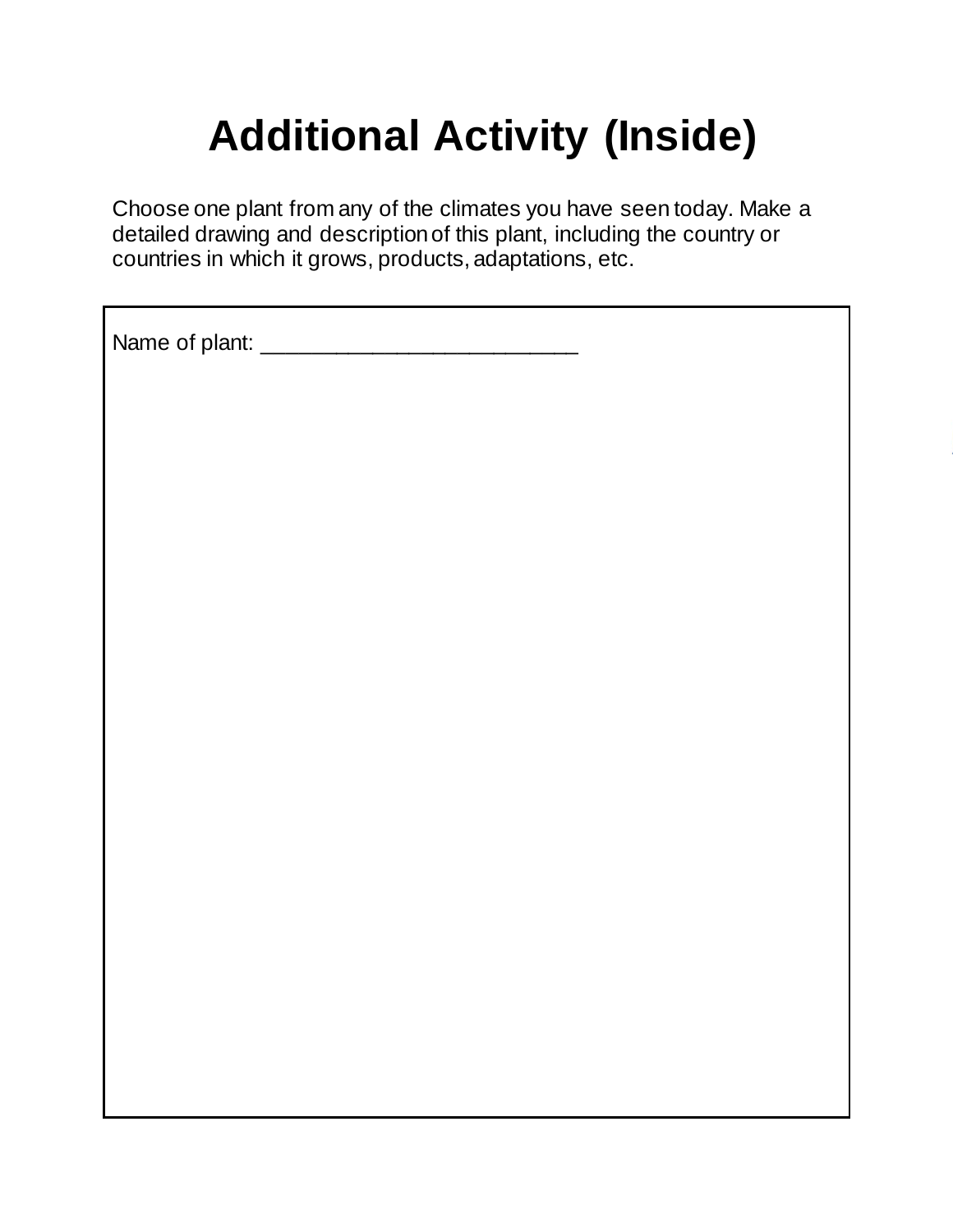## **Additional Activity (Outside)**

Use the box below to sketch part of the outside area of the Botanical Gardens. You may choose to sit on the bank outside the café area.

Helpful tips when drawing a sketch:

- Think about the size of different objects, e.g. a tree will look smaller the further away it is.
- Use shading to show light and darkness.
- Your drawing doesn't need to be totally accurate, it just needs to show basic outlines/features.
- Label 2 PHYSICAL parts of the drawing, e.g. anything that humans have not built.
- Label 2 HUMAN parts of the drawing, e.g. anything that humans have built.